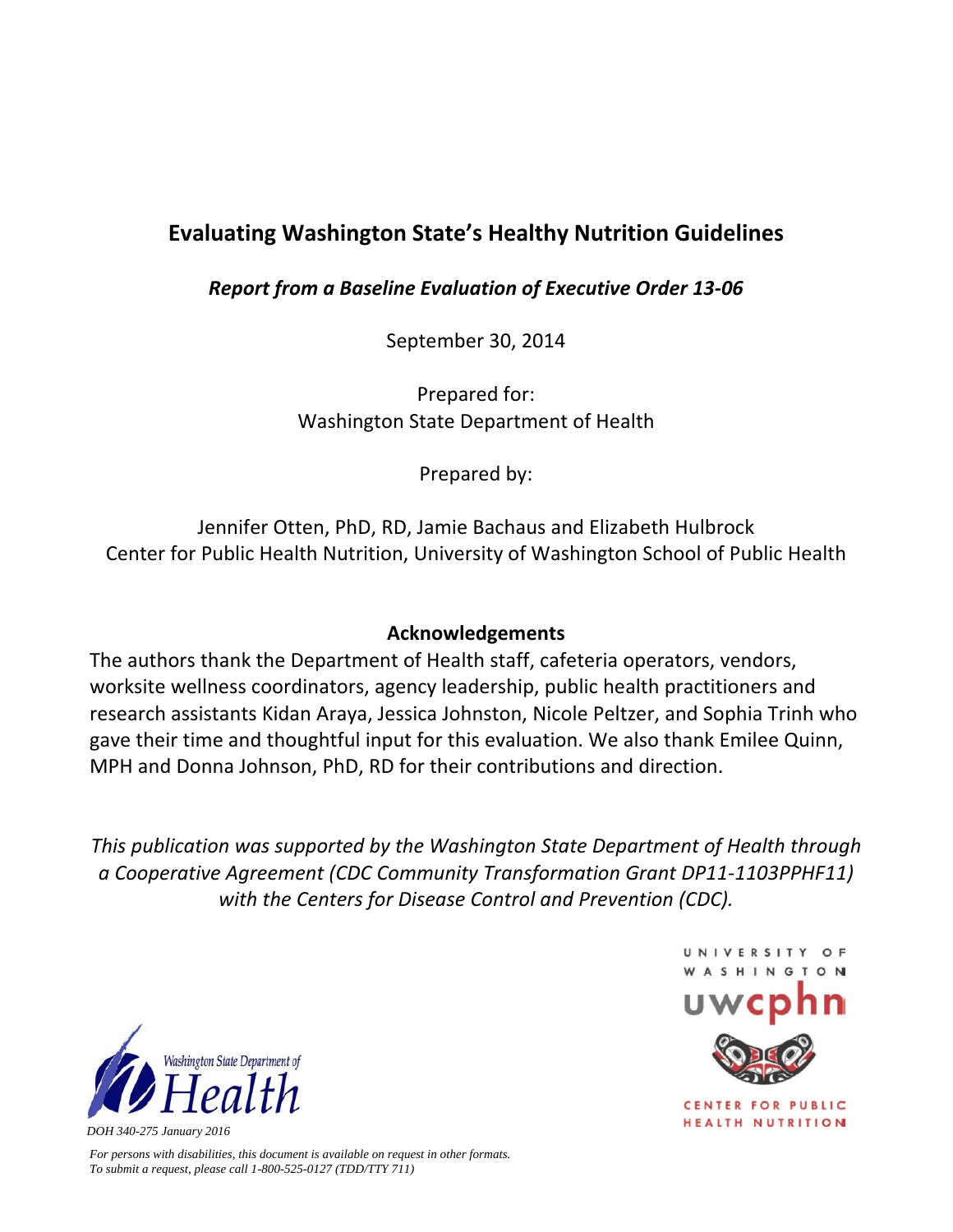#### **Table of Contents**

## Appendices

| <b>Figures</b> |  |
|----------------|--|
|                |  |

## Tables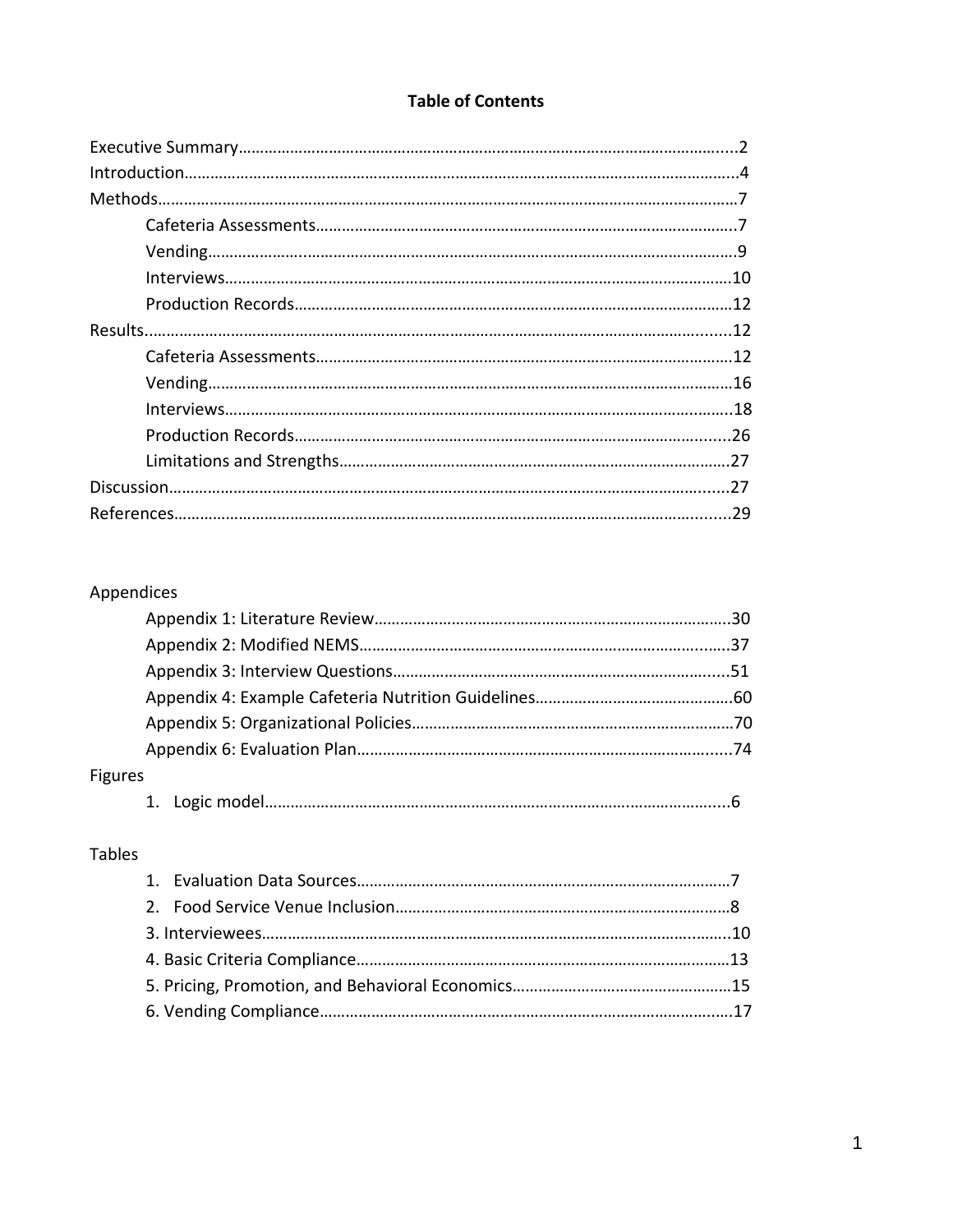#### **Executive Summary**

In September 2013, Governor Jay Inslee issued a statewide Executive Order (EO 13‐06), *Improving the Health and Productivity of State Employees and Access to Healthy Foods in State Facilities.* EO 13‐06 mandated all state agencies in the executive branch to implement food and beverage policies consistent with the Washington State Healthy Nutrition Guidelines, based on the *2010 Dietary Guidelines for Americans*. EO 13‐06 affects 39 executive branch state agencies and an estimated 67,000 individuals. These guidelines impact food served or sold in cafeterias, vending machines, on‐ site retail establishments, at meetings or events, and institutional food service.

Implementation of the guidelines began on July 1, 2014 with full implementation to be achieved by December 31, 2016. Compliance with EO 13‐06 is the responsibility of a State Employee Health and Wellness Steering Committee, staffed in part by the Washington State Department of Health (WA DOH). In June 2014, WA DOH contracted with the University of Washington Center for Public Health Nutrition (UW CPHN) to assist in developing and implementing an evaluation of EO 13‐06. The following evaluation documents the initial implementation phase of EO 13‐06.

The purpose of this evaluation, conducted from July through September 2014, is to document the experiences of agencies, stakeholders, and venues affected (and, when possible, unaffected) by EO 13‐06 in order to inform future implementation and evaluation efforts. To achieve this, we assessed (1) current compliance rates in cafeteria and vending requirements, and (2) facilitators and barriers to compliance reported by key stakeholders, including agency leaders, worksite wellness coordinators, and cafeteria operators.

Based on preliminary data, we found that current compliance rates in both cafeteria and vending environments were low. However there was some progress towards meeting guidelines and acknowledgement of opportunities for improvement. Interviews with key stakeholders found the top reported barriers to implementation among cafeteria operators were cost concerns and among agency leaders and worksite wellness coordinators was perceived lack of support and communication and lack of resources (e.g. staff time and marketing materials). However, interviews also revealed widespread support among all stakeholders for providing employees/customers with more healthy food options. Interviews with cafeteria operators showed that many believed themselves to be in compliance with or exceeding guidelines, whereas data collected with the modified NEMS indicates only partial movement towards compliance. One food venue site in particular has taken notable steps in improving the food environment.

The implementation of EO 13‐06 is in its early phase and this evaluation can inform future activities. Specifically, WA DOH staff can consider strategies that promote the Healthy Nutrition Guidelines by capitalizing on facilitators, addressing barriers, and tailoring support in response to identified needs noted by stakeholders. Cafeterias making greater progress in adaptation of guidelines, such as the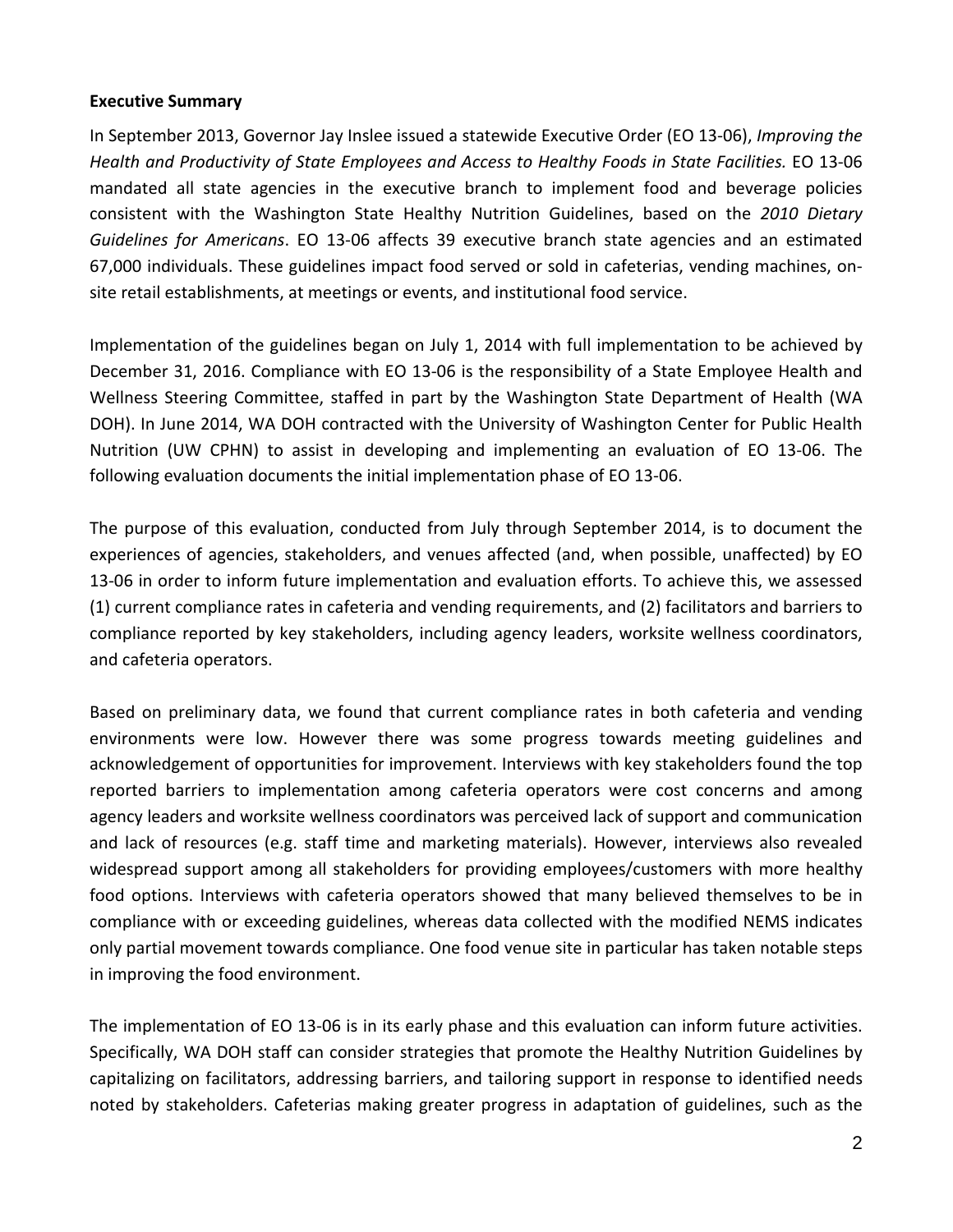large food service venue discussed in this evaluation, can serve as a positive example for others. Finally, more rigorous and ongoing evaluations are needed, particularly related to financial impacts.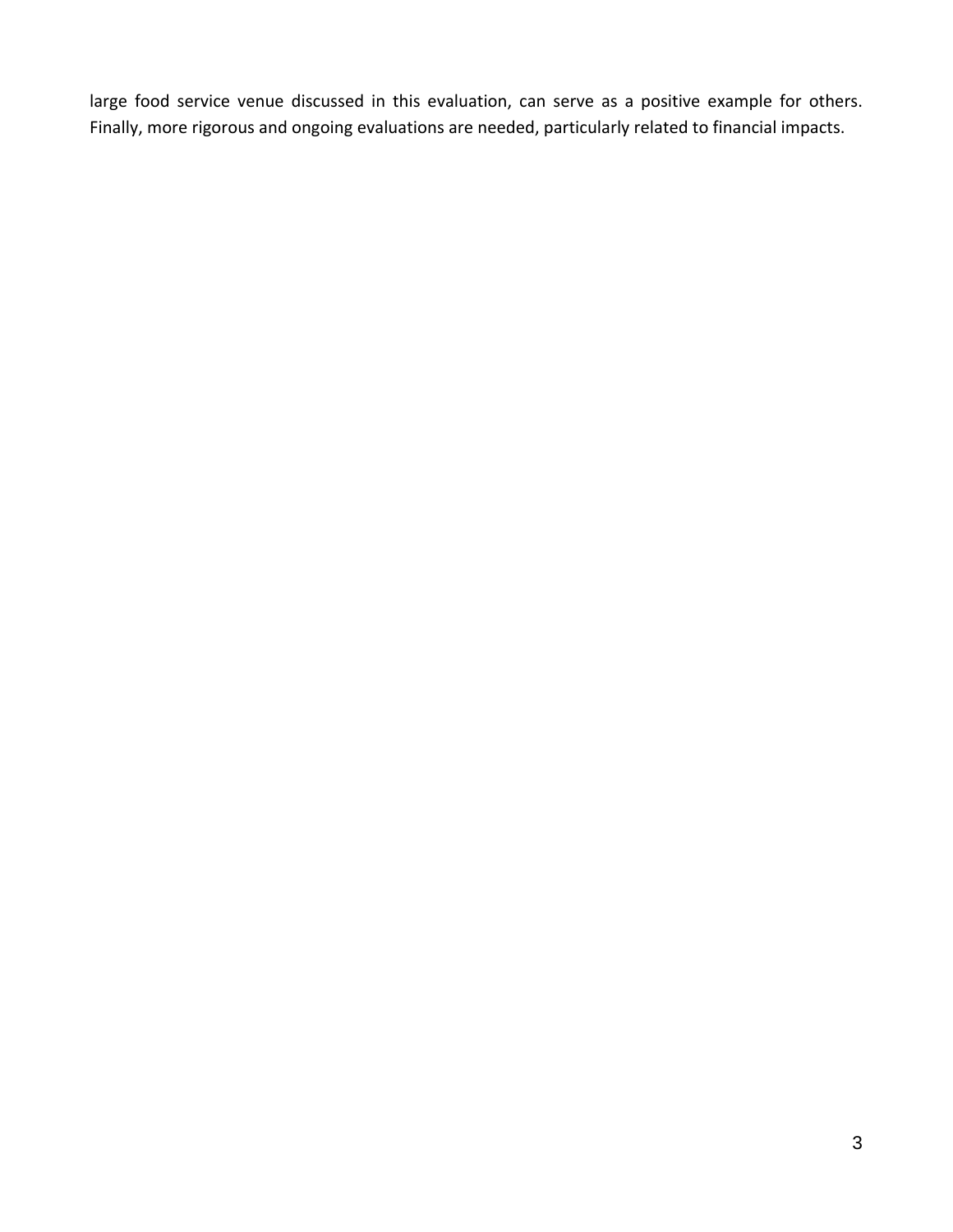# **Healthy Nutrition Guidelines: Report from a Baseline Evaluation of Executive Order 13‐06**

## **Introduction**

Over 60% of adults are considered overweight or obese in Washington State.<sup>1</sup> Obesity and overweight are associated with a number of chronic diseases including coronary heart disease, diabetes, stroke, and some cancers.<sup>2</sup> The medical costs associated with obesity are estimated at 147 billion dollars among adults.<sup>3</sup> Diet-related approaches that target the individual have proven unsuccessful in curbing the obesity epidemic and the need for large‐scale environmental and policy strategies that make healthy options available, accessible, and affordable has been widely reported.<sup>4,5</sup> Specifically, policies that target the food environment and food supply, such as healthy food procurement and healthy food and beverage service guidelines, have been deemed one potential and effective solution to improve healthy eating habits. The Centers for Disease Control and Prevention (CDC) has recommended state and local government agencies adopt food procurement policies and food and beverage service guidelines that align with the Dietary Guidelines for Americans in an effort to improve the food supply. $6,7$ 

In Washington State, Governor Jay Inslee issued statewide EO 13‐06, *Improving the Health and Productivity of State Employees and Access to Healthy Foods in State Facilities,* requiring all state executive agencies to adopt and implement food service guidelines that meet the Washington State Department of Health's Healthy Nutrition Guidelines that follow the guidance of the 2010 Dietary Guidelines for Americans.<sup>8,9</sup> These guidelines set criteria to ensure healthy options are available in cafeterias, cafes, on‐site retail venues, vending machines, meetings and events, and institutional food service. The WA DOH convened a Food Procurement workgroup to develop an implementation guide to support agencies and cafeteria operators in the implementation of the guidelines. This implementation guide serves to support the 39 executive branch state agencies and their programs that employ and serve the estimated 67,000 individuals who are affected by EO 13‐06. In addition to developing the implementation guide, WA DOH's Healthy Eating and Active Living (HEAL) Unit is planning professional trainings, facilitating outreach efforts, and providing ongoing technical assistance to food service operators, agency leaders, worksite wellness coordinators, and food and beverage providers. **Figure 1** shows the early logic model for the Food and Beverage Service Guidelines project with EO 13‐06, WA DOH staff, partners, venues, and evaluation as inputs. The intended outcomes are environments that support healthy choices, increased organizational capacity, better relationships among food service providers and agencies, and increased affordability and consumption of healthy foods among employees.

Implementation of the guidelines began on July 1, 2014 with full implementation to be achieved by December 31, 2016. Compliance with EO 13‐06 is the responsibility of a State Employee Health and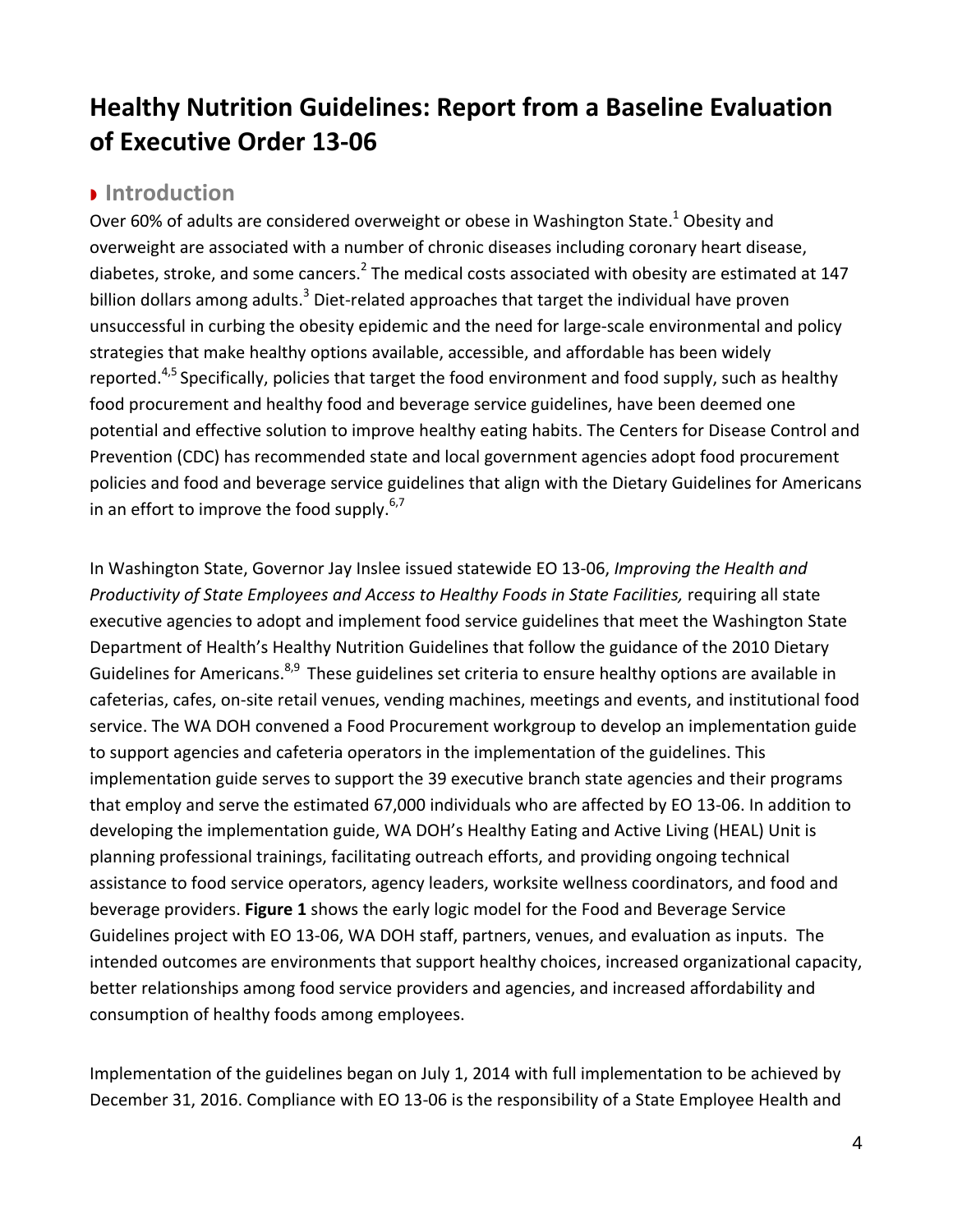Wellness Steering Committee, staffed in part by WA DOH. Due to the far‐reaching impact and unique needs of individual agencies and venues, WA DOH has allocated a significant amount of time to support the rollout of EO 13-06. In addition to EO 13-06, WA DOH was also awarded CDC's Sodium Reduction in Communities Grant in 2013 which aims to increase access to lower sodium food options, to reduce sodium intake, and to continue to build practice‐based evidence around effective population‐based strategies to reduce sodium consumption at the community level. The overlap of these two initiatives provided opportunity for collaboration in implementation and evaluation efforts. In order to capture baseline data, WA DOH contracted with the University of Washington Center for Public Health Nutrition (CPHN) to assist in developing and implementing the evaluation of EO 13‐06.

## **Evaluation Purpose**

The purpose of this evaluation was to address three specific questions about the experience of agencies, stakeholders, and venues affected by EO 13‐06 to inform future evaluation efforts:

1) How does EO 13‐06 impact the food environments of affected food service venues, such as worksite cafeterias and vending machines?

2) What are the current and anticipated facilitators and barriers of implementing EO 13‐06 ?

3) What impact do the changes at affected food service venues have on the impact of venue purchases and sales?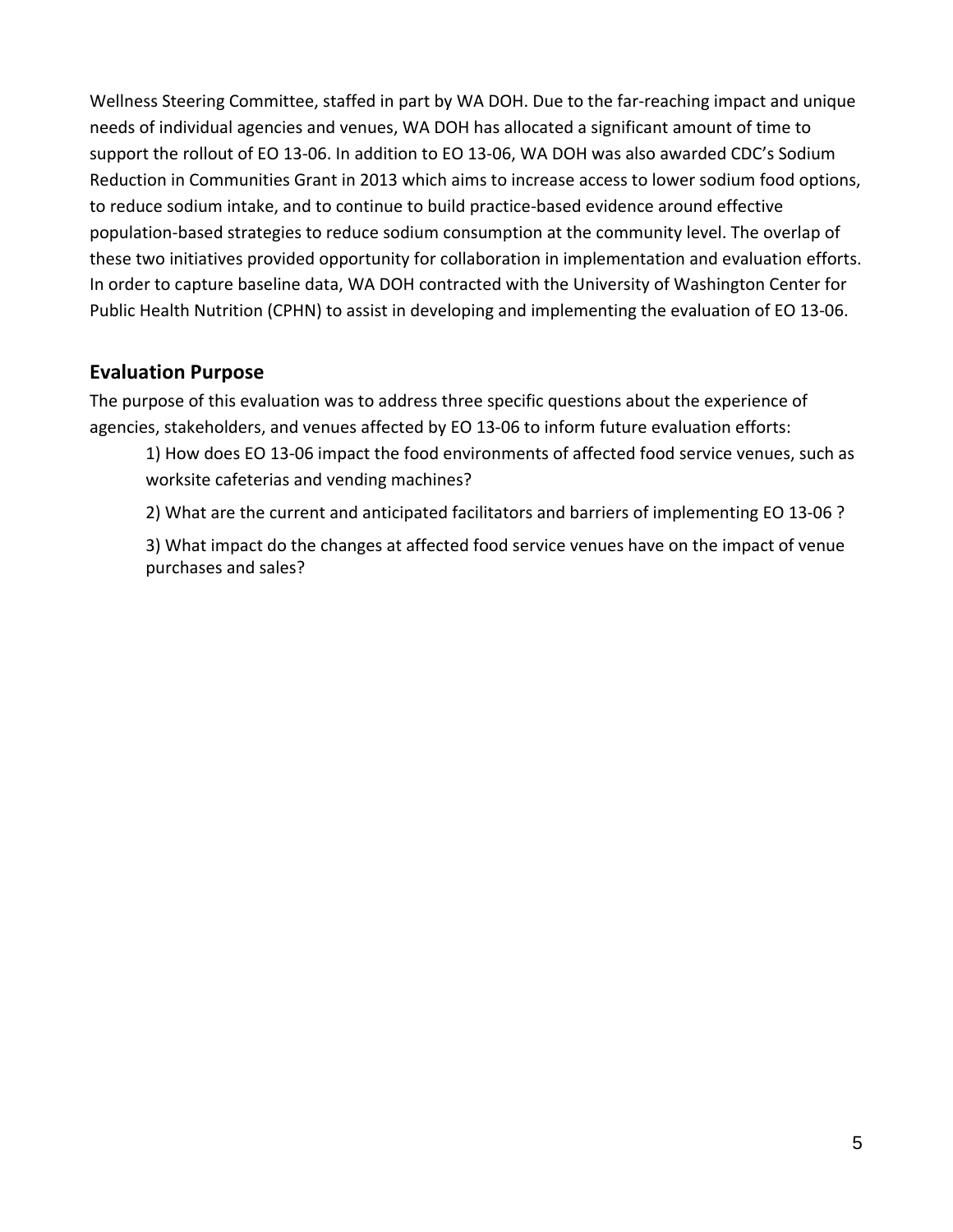| <b>Figure 1: Logic Model</b>                                                                                                                                                                                                                                                                                                                                                                                                                                                                                                                                                                                                                                                                                                                                                                                                                           |                                                                                                                                                                                                                                                                                                                                                                                                                                                                                                                                                                                                        |                                                                                                                                                                                                                                                                                                                                                                                                                                                                                                                                                                                                                                                                                                                                                                                                                  |                                                                                                                                                                                                                                                                                                                                                                                                                                                                                                                                                                                                                                                                                                                                                                                                                                                      |                                                                                                                                                                                                                                                                                                                                                                                                                                                                                                                                                                                                          |
|--------------------------------------------------------------------------------------------------------------------------------------------------------------------------------------------------------------------------------------------------------------------------------------------------------------------------------------------------------------------------------------------------------------------------------------------------------------------------------------------------------------------------------------------------------------------------------------------------------------------------------------------------------------------------------------------------------------------------------------------------------------------------------------------------------------------------------------------------------|--------------------------------------------------------------------------------------------------------------------------------------------------------------------------------------------------------------------------------------------------------------------------------------------------------------------------------------------------------------------------------------------------------------------------------------------------------------------------------------------------------------------------------------------------------------------------------------------------------|------------------------------------------------------------------------------------------------------------------------------------------------------------------------------------------------------------------------------------------------------------------------------------------------------------------------------------------------------------------------------------------------------------------------------------------------------------------------------------------------------------------------------------------------------------------------------------------------------------------------------------------------------------------------------------------------------------------------------------------------------------------------------------------------------------------|------------------------------------------------------------------------------------------------------------------------------------------------------------------------------------------------------------------------------------------------------------------------------------------------------------------------------------------------------------------------------------------------------------------------------------------------------------------------------------------------------------------------------------------------------------------------------------------------------------------------------------------------------------------------------------------------------------------------------------------------------------------------------------------------------------------------------------------------------|----------------------------------------------------------------------------------------------------------------------------------------------------------------------------------------------------------------------------------------------------------------------------------------------------------------------------------------------------------------------------------------------------------------------------------------------------------------------------------------------------------------------------------------------------------------------------------------------------------|
| <b>Inputs</b><br>(what it takes to conduct the<br>program)                                                                                                                                                                                                                                                                                                                                                                                                                                                                                                                                                                                                                                                                                                                                                                                             | <b>Activities</b><br>(what is done - key intervention<br>elements)                                                                                                                                                                                                                                                                                                                                                                                                                                                                                                                                     | <b>Outputs</b><br>(to whom, how much, how<br>many, at what duration, etc.)                                                                                                                                                                                                                                                                                                                                                                                                                                                                                                                                                                                                                                                                                                                                       | <b>Outcomes</b><br>(specific changes in individuals,<br>programs, or systems)                                                                                                                                                                                                                                                                                                                                                                                                                                                                                                                                                                                                                                                                                                                                                                        | <b>Intended Goals</b><br>(broad changes to<br>which outcomes<br>contribute)                                                                                                                                                                                                                                                                                                                                                                                                                                                                                                                              |
| WA State EO 13-06<br>WA State Department of<br>Health (WA DOH), Healthy<br>Eating and Active Living unit<br>(HEAL)<br>Food Procurement Workgroup<br>Affected Executive Branch<br>Agencies and State<br>Departments (e.g., agency<br>leaders, employees,<br>departments responsible for<br>current food service contracts<br>and infrastructure)<br>Executive branch cafeterias<br>(n=12), vending machines (22<br>reported), on-site retail<br>Food/Beverage service venues<br>(food service venue operators,<br>managers, and employees)<br>Food/Beverage providers<br>(vending machine distributors,<br>food distributors, cafeterias)<br>Previous related evaluations<br>and evidence- base<br>Outreach and TA partners<br>(e.g., worksite wellness<br>coordinators, outreach<br>collaboration, dissemination<br>efforts)<br><b>Evaluation team</b> | Technical assistance for agency<br>leaders, worksite wellness<br>coordinators, food service<br>venue operators/managers:<br>including training, trouble-<br>shooting,<br>development/provision of an<br>implementation guide on setting<br>up Food and Beverage Service<br>Guidelines (FBSGs), modifying<br>TA to reflect lessons learned and<br>overcome challenges<br>Outreach (publicity/promotion,<br>educational) efforts conducted<br>by HEAL to reach agencies,<br>employees, food service venues<br><b>Administration of FBSGs</b><br>(including training, tracking,<br>monitoring, enforcing) | Technical assistance:<br>• Implementation guide<br>• Who is trained to provide TA<br>and to what degree<br><b>Outreach and Educational</b><br>activities:<br>• # and type of outreach<br>activities conducted and to<br>whom (employees, cafeteria<br>operators etc)<br>Adoption:<br>• Extent to which agencies<br>adopt and incorporate EO<br>policies<br>Implementation:<br>• # of staff, amount of time<br>spent administering FBSG<br>(including training, tracking,<br>monitoring, enforcing)<br>• # HEAL presentations<br>provided<br>• # food service<br>vendors/venues complying<br>with agency policies<br>• # of modifications to policies<br>or implementation guide<br>needed<br>• # of interviews with<br>stakeholders<br>Production/costs:<br>• Production and/or cost<br>records<br>Sales records | Environment supports healthy<br>choices<br>. Increased access and availability of<br>healthy foods in executive agency<br>venues and programs<br>• Price of healthy foods/beverages<br>equates with or is lower than less<br>healthful options<br>• Promotion and placement of<br>healthy foods improved and<br>emphasize healthy options<br><b>Organizational Capacity</b><br>• HEAL learns about food service<br>contracts, procurement<br>infrastructure and structure, and<br>process changes at organizational<br>level<br>Food Service Providers/Venues<br>• Consistent revenue<br>• Better relationships with providers<br>and agencies<br>Employees<br>• Increased affordability/purchases<br>and thus consumption of healthier<br>foods and decreased consumption<br>of less healthful foods<br>• Venues are seen as a worksite<br>resource | More healthful food<br>environments<br>Improved<br>understanding of best<br>practices for<br>supporting healthy<br>food and beverage<br>service guidelines<br>Food service venues<br>benefit and are<br>valued by the<br>populations they<br>serve<br>Food providers<br>increase supply of<br>healthy food options<br>Increased demand for<br>healthy options and<br>decreased demand<br>for less healthful<br>options<br>Healthy employees<br>(eat more healthy<br>foods, experience<br>better health<br>outcomes)<br>Prevent unintended<br>consequences such as<br>negatively impacting<br>food equity |
|                                                                                                                                                                                                                                                                                                                                                                                                                                                                                                                                                                                                                                                                                                                                                                                                                                                        |                                                                                                                                                                                                                                                                                                                                                                                                                                                                                                                                                                                                        |                                                                                                                                                                                                                                                                                                                                                                                                                                                                                                                                                                                                                                                                                                                                                                                                                  |                                                                                                                                                                                                                                                                                                                                                                                                                                                                                                                                                                                                                                                                                                                                                                                                                                                      |                                                                                                                                                                                                                                                                                                                                                                                                                                                                                                                                                                                                          |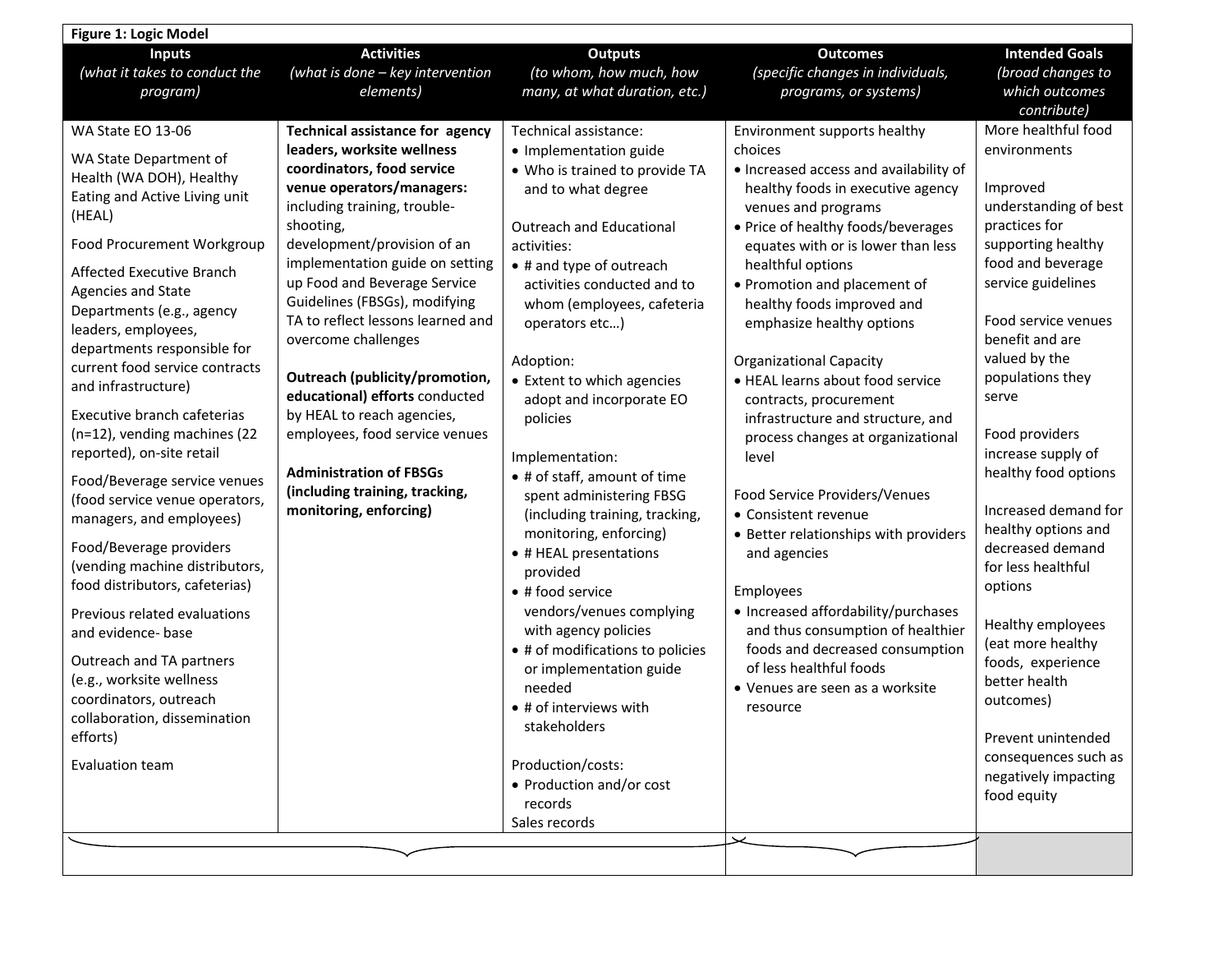| <b>UATION</b><br><b>PR</b><br><b>EVAL</b> | <b>OUTCOME</b><br><b>EVALUATION</b> |  |
|-------------------------------------------|-------------------------------------|--|
|                                           |                                     |  |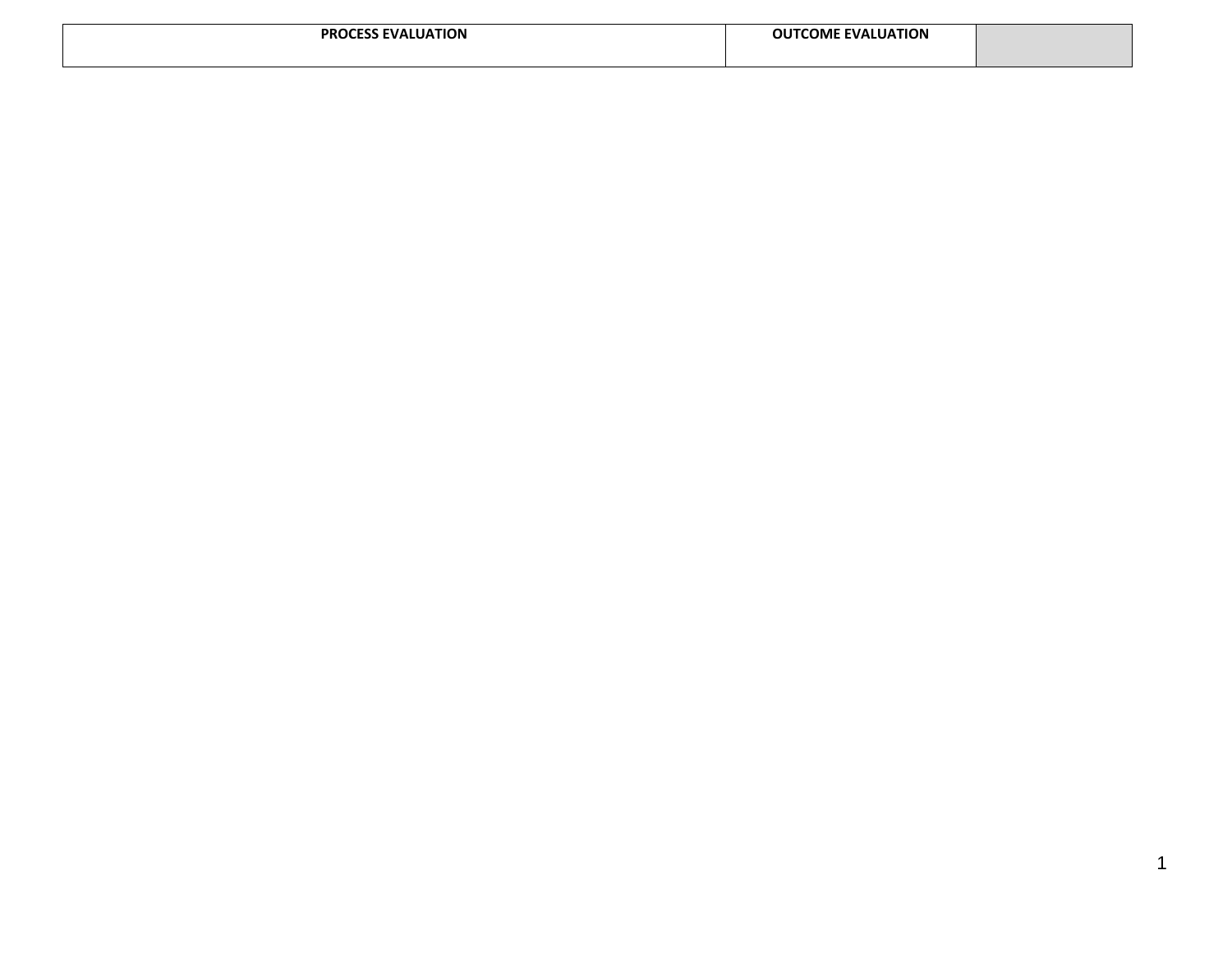## **Methods**

The research team collected primary data assessing the cafeteria food environments and vending machine compliance, and interviewing key informants. The evaluation team also requested cafeteria production records from cafeteria operators, but received few. The data was collected over a three month period (July – September) in 2014. The methods of each data collection process are detailed below.

| <b>Table 1: Evaluation Data Sources</b>                                                                                                     |                                                |  |  |
|---------------------------------------------------------------------------------------------------------------------------------------------|------------------------------------------------|--|--|
| <b>Data Sources</b>                                                                                                                         | <b>Evaluation Question</b><br><b>Addressed</b> |  |  |
| 1) Modified-NEMS assessment of 9 cafeterias                                                                                                 |                                                |  |  |
| 2) Photographs of vending machine inventory for 22 machines                                                                                 |                                                |  |  |
| 3) Interviews (5 cafeteria operators, 2 worksite wellness coordinators, 9<br>agency leaders, 1 Healthy Eating Active Living representative) | 2, 3                                           |  |  |
| 4) Production Records (unable to obtain)                                                                                                    | 3                                              |  |  |

## **Cafeteria Assessment**

The research team first developed a Modified Nutrition Environment Measures Survey with Behavioral Economics Checklist (Modified‐NEMS) to assess the food environments of cafeterias. To do this, the research team combined relevant items from the validated Nutrition Environment Measures Survey – Cafeterias (NEMS‐C) with the CDC Healthy Hospital Cafeteria Food & Beverage and Physical Activity Assessment Scan. They then incorporated questions to assess whether cafeterias met the WA DOH basic compliance checklist as contained within the *WA DOH Healthy Nutrition Guidelines Implementation Guide for Cafeterias.* This checklist provides criteria required for food service venues to be considered in compliance with the Healthy Nutrition Guidelines. Compliance is based on a point system, with each criteria met earning the food service venue a defined number of points. If discrepancies were noted or basic criteria were not addressed, questions were amended or added. Behavioral economics strategies from both the *WA DOH Healthy Nutrition Guidelines Implementation Guide for Cafeterias* and a previous cafeteria environmental assessment conducted by the UW CPHN were also incorporated into the Modified‐NEMS. Behavioral economic strategies are those strategies intended to "nudge" consumers into making healthier choices, such as putting healthy items by the check-out register or at eye level. Next, WA DOH staff provided feedback on the Modified‐NEMS and modifications were added as requested, such as adding questions to assess cafeterias for the presence or absence WA DOH Healthy Nutrition Guidelines sodium strategies. Three researchers then pilot tested the Modified‐NEMS at two state agency cafeterias in Olympia to assess for basic clarity and comprehension of questions, to evaluate tool protocol and clearness of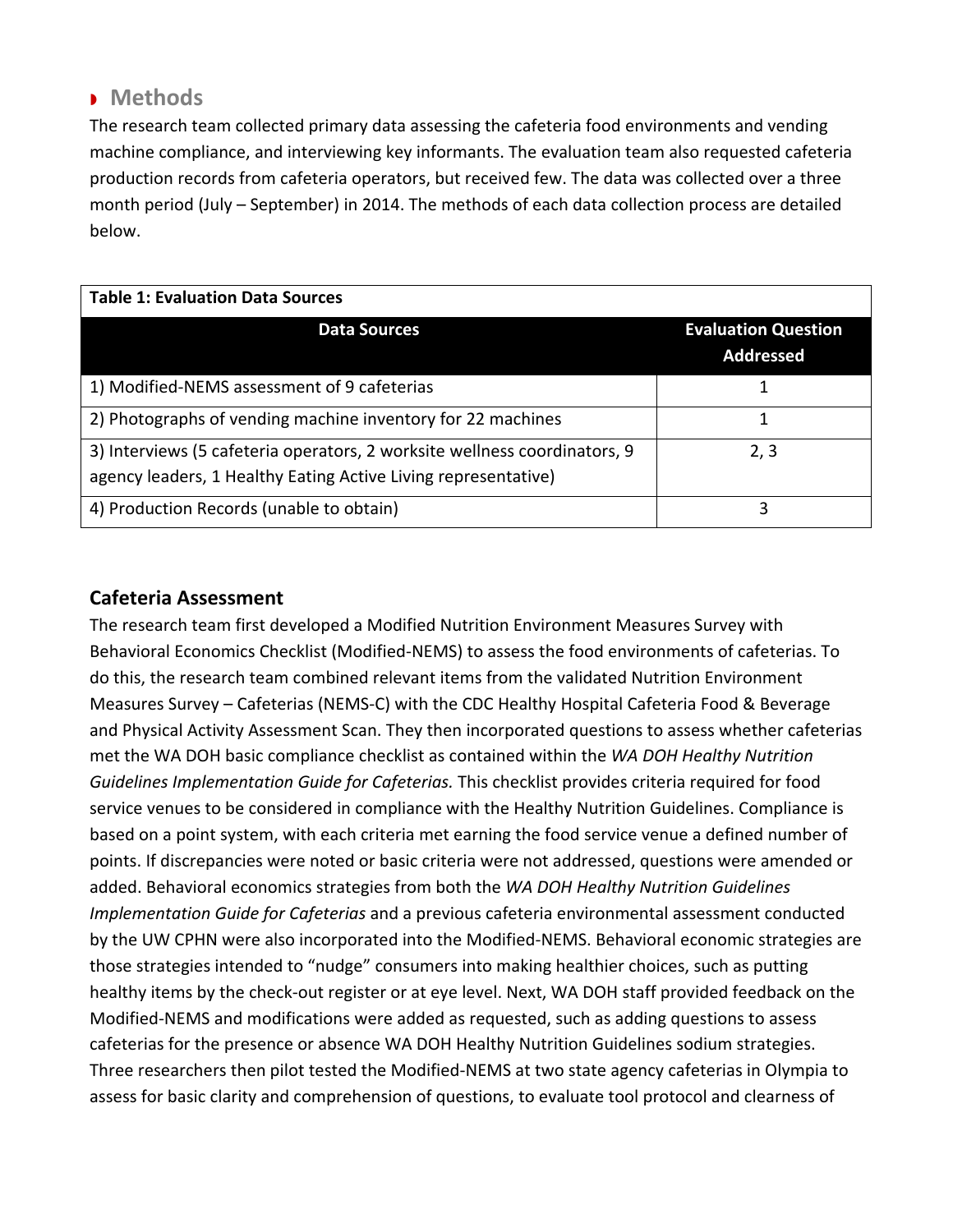the tool's accompanying instructional guide, and to determine the average duration for tool completion. Questions on the Modified‐NEMS included items such as:

- Does the cafeteria have signs or other displays that encourage general healthy eating or healthy food choices? (posters on wall, signs, table tents)
- Are lower sodium options promoted? (snacks ≤360 mg, individual food item ≤480 mg, individual meal ≤900 mg)
- Fruit is well lit (Yes, No, Mixed)

See **Appendix 2** for a full set of questions.

WA DOH staff initially identified a list of 17 cafeterias to survey (see **Table 2**). Of these cafeterias, 9 were surveyed after taking into account cafeteria closures and size. Three cafeterias were excluded due to recent closure and 5 cafeterias were small food service venues for which the Modified‐NEMS was not designed. Eight of the nine cafeterias assessed were affected by EO 13‐06 while 1 cafeteria that was unaffected and did not serve executive agency employees served as a comparison.

| <b>Table 2: Food Service Venue Inclusion</b>       |                             |                         |            |  |
|----------------------------------------------------|-----------------------------|-------------------------|------------|--|
| <b>Agency</b>                                      | <b>Food Service Venue</b>   | <b>Inclusion Status</b> | Reason     |  |
| <b>Puget Sound Partnership</b><br>(PSP)            | <b>City Picnics</b>         | Surveyed                | Affected   |  |
| Labor and Industries (LNI)                         | Bienvenue Café              | Surveyed                | Affected   |  |
| Department of Licensing<br>(DOL)                   | Hot Little Bistro           | Surveyed                | Affected   |  |
| Department of<br>Corrections (DOC)                 | Courtyard Café              | Surveyed                | Affected   |  |
| Department of Social and<br>Health Services (DSHS) | Oasis Café                  | Surveyed                | Affected   |  |
| Department of Enterprise<br>Services (DES)         | Megabites Deli              | Surveyed                | Affected   |  |
| Legislative building                               | Dome Deli                   | Surveyed                | Comparison |  |
| Department of Ecology<br>(ECY)                     | The Ecology Café!           | Surveyed                | Affected   |  |
| Department of Social and<br>Health Services (DSHS) | Bobby Jayz                  | Surveyed                | Affected   |  |
| Department of Enterprise<br>Services (DES)         | Barb's BBQ and Soul<br>Food | Not Surveyed            | Closure    |  |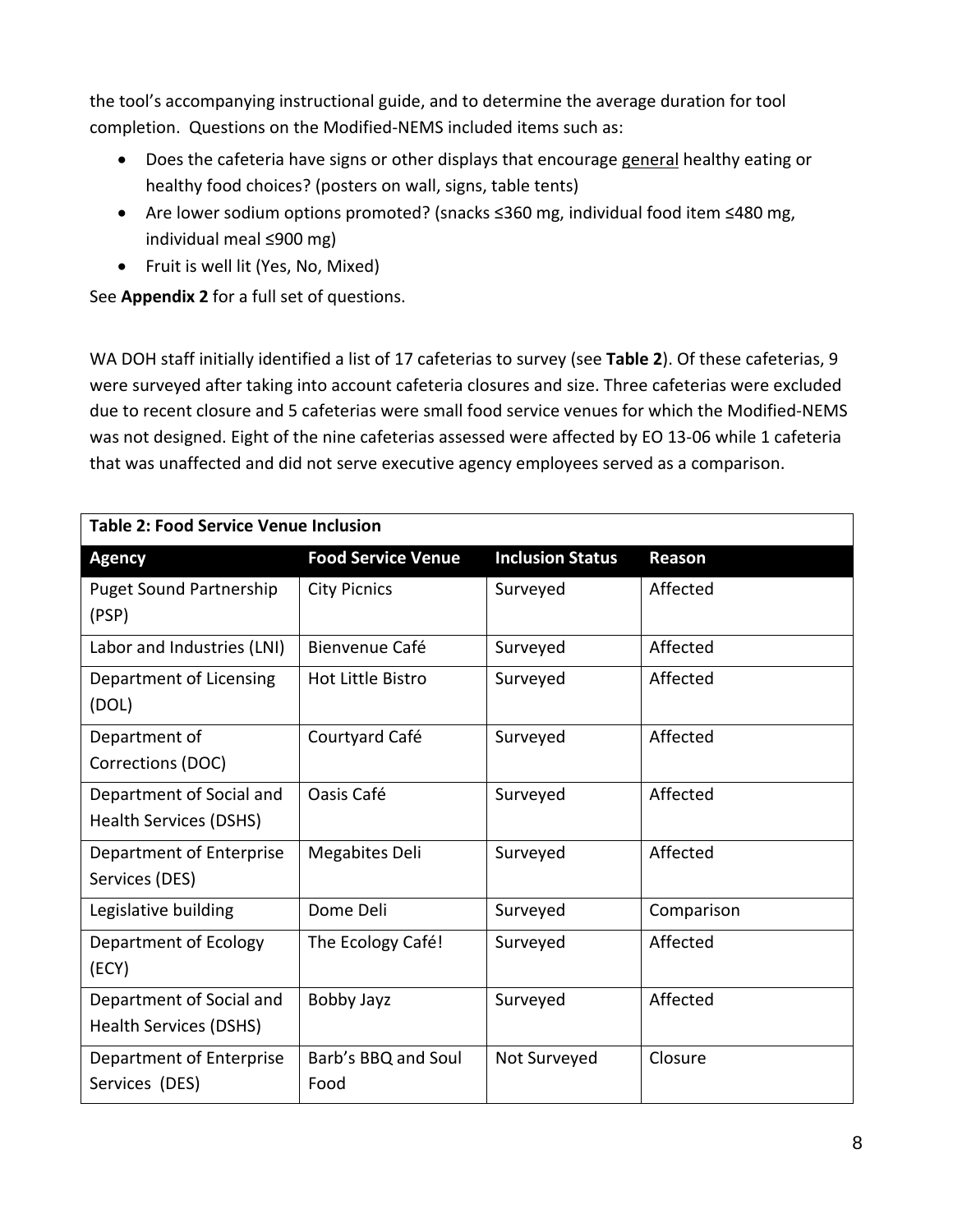| Department of                   | The Blue Café and      | Not Surveyed | Closure                 |
|---------------------------------|------------------------|--------------|-------------------------|
| <b>Employment Security</b>      | Espresso               |              |                         |
| (ESD)                           |                        |              |                         |
| Department of                   | The Blue Café and      | Not Surveyed | Closure                 |
| Transportation (DOT)            | Espresso               |              |                         |
| Department of Veterans          | Snack Bar at Soldier's | Not Surveyed | Modified-NEMS not       |
| Affairs (DVA)                   | Home and Colony        |              | designed to assess food |
|                                 |                        |              | service venue size      |
| <b>Washington State Health</b>  | Cherry St. Espresso    | Not Surveyed | Modified-NEMS not       |
| Care Authority (HCA)            | Stand                  |              | designed to assess food |
|                                 |                        |              | service venue size      |
| Department of Commerce          | Coffee Central         | Not Surveyed | Modified-NEMS not       |
| (COM)                           |                        |              | designed to assess food |
|                                 |                        |              | service venue size      |
| Department of Health            | Coffee Central         | Not Surveyed | Modified-NEMS not       |
| (DOH)                           |                        |              | designed to assess food |
|                                 |                        |              | service venue size      |
| Department of                   | Coffee Central         | Not Surveyed | Modified-NEMS not       |
| <b>Retirement Systems (DRS)</b> |                        |              | designed to assess food |
|                                 |                        |              | service venue size      |

Two researchers conducted independent surveys of the first 2 cafeterias in order to assess inter‐rater reliability. These initial surveys were used to determine that the Modified‐NEMS would produce the same findings regardless of surveyor, thus allowing for just 1 scan of each succeeding cafeteria. All Modified‐NEMS surveys were completed in the month of August during typical lunch hours to ensure consistency. A trained coder entered the data that was collected and assessed for data entry errors. This preliminary set of data was analyzed for basic trends in EO 13‐06 implementation. Eleven questions on the Modified‐NEMS were analyzed to determine whether or not basic compliance was met according to WA DOH Heathy Nutrition Guidelines.

## **Vending**

During initial interview requests, researchers asked the worksite wellness coordinator (WWC) associated with each of the 9 agencies surveyed to obtain an inventory of affected vending machines in agency buildings and to take photographs of these and submit electronically to the UW research team, per a UW CPHN protocol that was provided to them. The protocol indicated photographs of the full machine, product close ups, and marketing signage be collected and consistently labeled. Each WWC was contacted up to 3 times per protocol. In this preliminary attempt to gather data, 1 WWC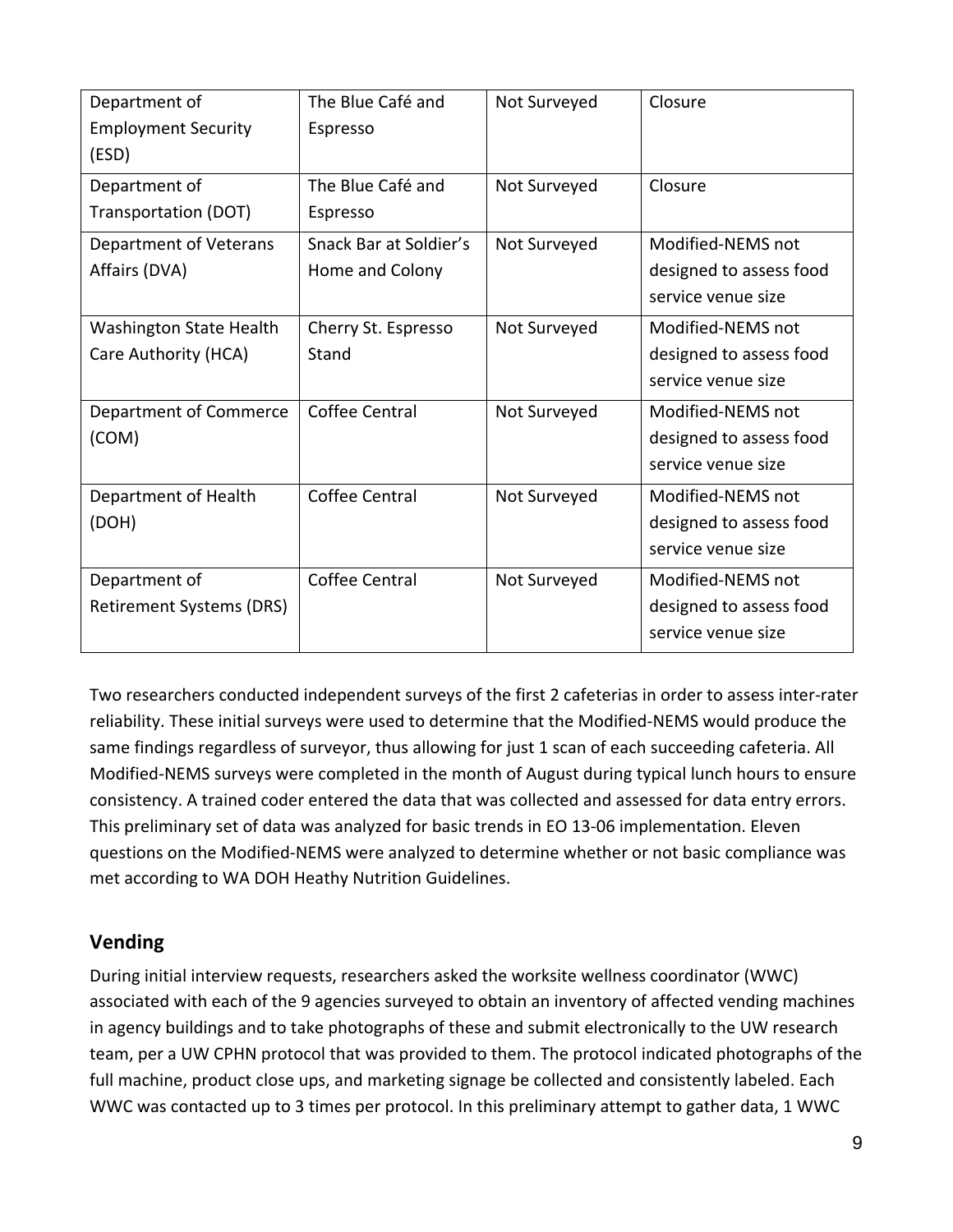responded with vending machine information and 1 WWC declined to participate. The WWC who responded with vending information sent a list of 18 vending machines at 2 agencies. The WWC included photographs for 10 of these 18 machines. Due to delayed communication with the WWC, we were unable to photograph or obtain access to the remaining 8 machines identified.

Researchers then visited 5 agencies not included on the list described above and provided by the WWC. At these agencies, they inquired with front desk personnel and cafeteria operators regarding additional vending machine locations. Twelve additional machines were identified and photographs were collected from each.

In total, researchers compiled photographs for a total 22 out of 30 identified machines. Of the machines surveyed, 8 machines sold snack items and 14 machines sold beverages. To assess machines for compliance with the WA DOH Healthy Vending Implementation Guide, we gathered specific nutrient values for vending machine products from a reliable nutrition database and compared these values to requirements specified in the Healthy Nutrition Guidelines standards to categorize vending items as Healthiest, Healthier, or Limited.

## **Interviews**

WA DOH staff provided contact information to UW CPHN staff for all key stakeholders (i.e., agency leaders, cafeteria operators, and WWCs). They also sent initial invitations to these stakeholders to inform them that researchers would invite them to participate in the evaluation, noting that participation was not required. The research team followed up with invitations to these stakeholders explaining the project, providing IRB‐approved human subjects information sheets, and asking them to respond if willing to be interviewed. **Table 3** provides a complete list of stakeholders contacted and interviewed by interviewee category. Interviewees were not offered incentives for participating aside from incentives offered to cafeteria operators for providing additional information as described below in the "Production Records" section.

| <b>Table 3: Interviewees</b>                              |                         |                           |
|-----------------------------------------------------------|-------------------------|---------------------------|
| <b>Interviewee Category</b>                               | <b>Number Contacted</b> | <b>Number Interviewed</b> |
| Cafeteria Operators (COs)                                 | 8                       |                           |
| Worksite Wellness Coordinators (WWCs)                     | 25                      |                           |
| Agency Leadership (ALs)                                   | 12                      | 9                         |
| DOH Healthy Eating Active Living (HEAL)<br>Representative |                         |                           |
| Total                                                     | 46                      | 17                        |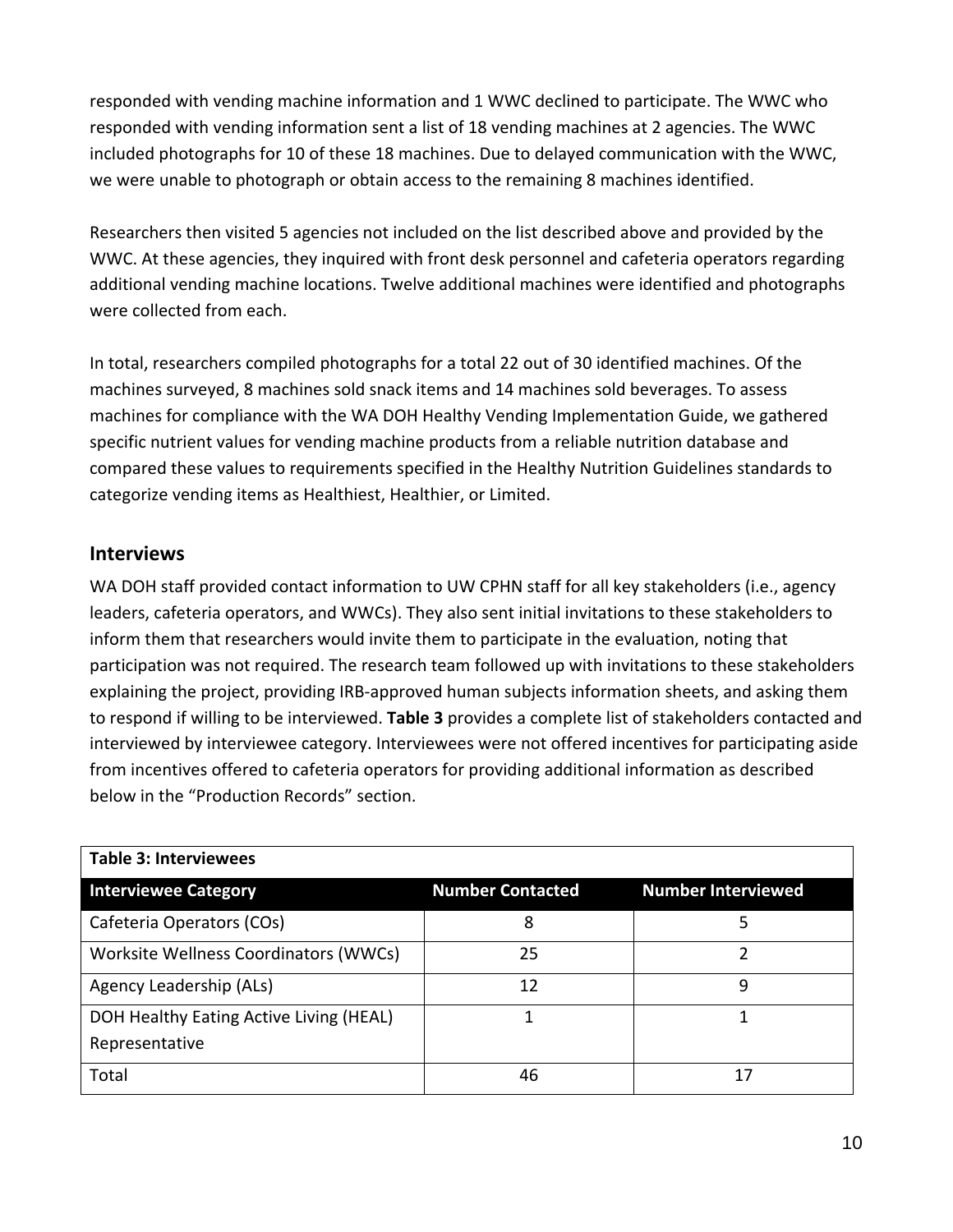Of the 46 individuals contacted, 17 responded including 5 cafeteria operators, 9 representatives from agency leadership, 2 worksite wellness coordinators, and 1 WA DOH Healthy Eating and Active Living (HEAL) representative tasked with overseeing implementation of EO 13‐06 and providing technical assistance. One researcher conducted all interviews over the phone or in‐person using a prepared protocol. Interviews lasted 20‐40 minutes. Questions included:

- Could you describe your position and in what ways you are currently or plan to be involved with the roll out of the Food and Beverage Service Guidelines (FBSG) part of the EO?
- Before the guidelines were adopted did you make any changes to make your menu offerings healthier? What additional things did your site decide to try? What worked? What didn't work?
- Overall, in terms of planning, implementation, and maintenance, where do you think WA State is right now in terms of taking action on the FBSG part of the EO?

All interview questions were reviewed and approved by the University of Washington Institutional Review Board. See **Appendix 3** for a full set of questions.

The interviewer audio recorded all interviews and an outside consultant transcribed them verbatim. An initial codebook was developed based on interview responses. Two researchers separately coded 30% of the interviews. They discussed any discrepancies until they came to consensus on the appropriate codes and any required edits to the codebook so that high inter‐rater agreement was reached between coders. The original set of interviews was re‐coded and the remaining 70% of interviews were coded independently.

## *Cafeteria Operators*

To better understand perceived facilitators, benefits, and barriers at food service venues, researchers conducted interviews with managers and/or operators of cafeterias. Researchers invited these cafeteria operators (COs) to participate in interviews via phone or email and sent follow up communication up to two times, per protocol. Pre‐appointment reminders were sent to COs two days prior to scheduled interview. Out of 8 COs contacted, 5 agreed to participate and 3 did not respond. Of the scheduled interviews, 3 interviews were conducted in‐person and 2 over the phone.

#### *Agency Leaders, Worksite Wellness Coordinators, and HEAL Team Representative*

To better understand the perceived facilitators, benefits, and barriers of implementing EO 13‐06 at an organizational level, researchers conducted qualitative interviews with agency leaders (ALs), worksite wellness coordinators (WWCs), and a representative from the HEAL team at WA DOH. At study outset, 12 ALs and 25 WWCs were invited via email to participate in interviews and were contacted up to two times, per protocol. Of the ALs contacted, 9 ALs contacted agreed to participate and 2 did not respond. Of the WWCs contacted, 2 agreed to participate, 4 declined, and 19 did not respond.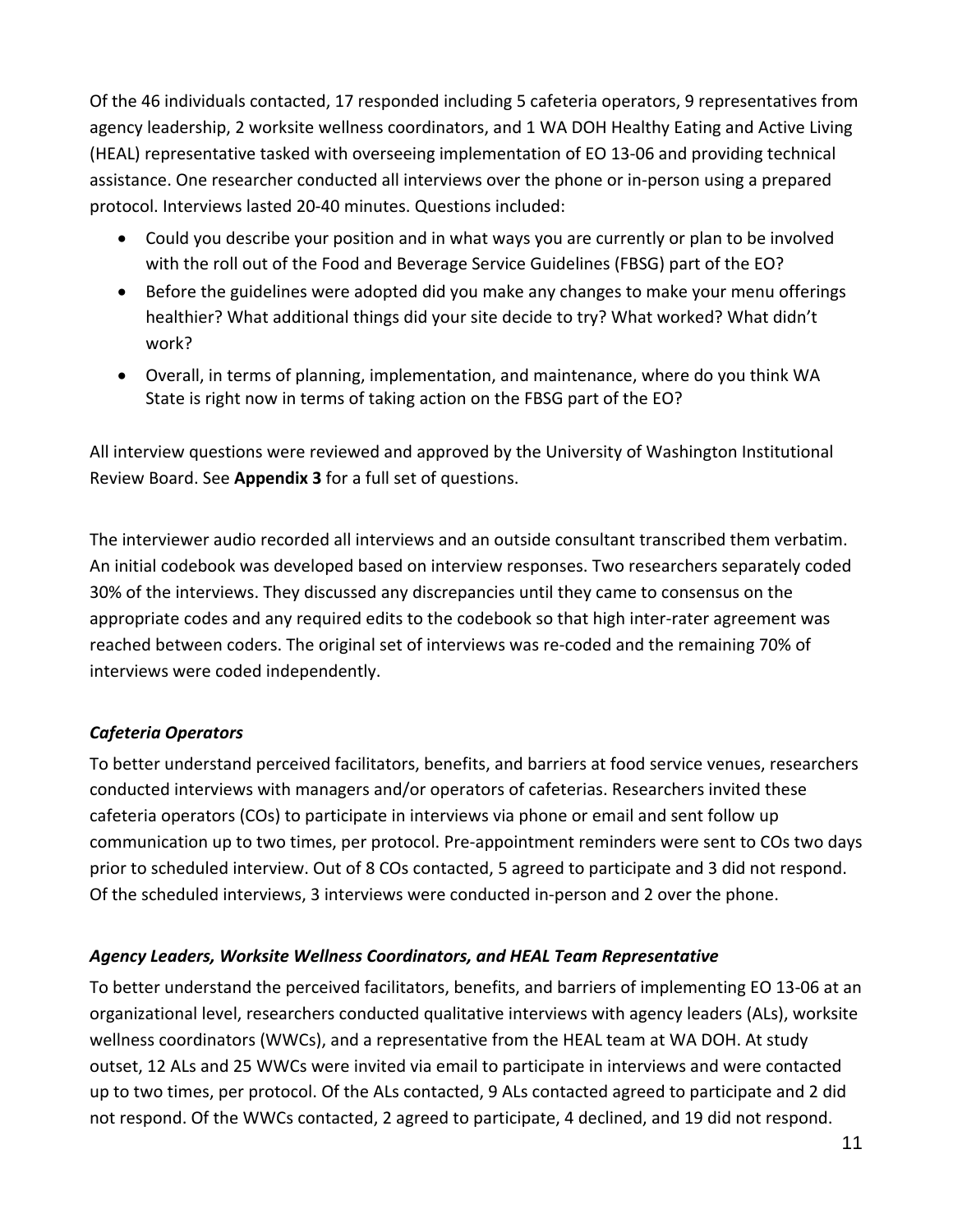Worksite wellness policies were requested during interviews with WWCs; 2 provided copies of their agency's policy. See **Appendix 4** for a copy of the policies.

## **Production Records**

To evaluate the impact of changes at affected food service venues on venue purchases and sales, production records were requested from COs. At the completion of interviews, the interviewer offered a \$10 gift card for data on any of the following that venues might be willing to share: daily, weekly, or monthly totals for production; inventory records, order forms, and sales; cafeteria food production records including number of customers served and the number of servings; and inventory records on snack bar items such as candy, chips, novelties, and beverages.

Of the 5 COs interviewed, 2 submitted inventory forms; 2 refused; 1 recited order information verbally; and 1 reported not tracking this type of information. The three participating COs received the \$10 gift card for providing any type of inventory or production records. Financial information was not submitted by any cafeteria operators.

## **Results**

## **Cafeteria Assessments**

Food service venues affected by EO 13‐06 must comply with a list of 9 basic criteria in order to meet the WA DOH Healthy Nutrition Guidelines. These criteria focus on availability of whole grain options, vegetables, fruits, lean protein options, low sodium entrees, low‐fat and non‐fat milk products, and water. Guidelines also include limitations on deep-fried entrees and trans-fats. Large and medium food service venues must meet additional criteria to demonstrate compliance, such that increases in cafeteria size equate with higher standards. All cafeterias assessed in this report were classified as either medium or large food service venues, with 4 large cafeterias and 5 medium sized cafeterias analyzed.

According to the modified‐NEMS, none of the cafeterias analyzed met the basic criteria necessary to demonstrate full compliance with the Healthy Nutrition Guidelines (**See Table 4**). However, all cafeterias demonstrated partial compliance; there were no observed differences between the affected cafeterias and the comparison cafeteria. All cafeterias offered a lean meat choice or low‐fat vegetarian option when protein entrées were offered. Seven out of the 9 cafeterias offered at least 3 whole or sliced fruits, thereby meeting this basic criteria. Eight cafeterias also met the guideline for limiting deep fried foods, offering no more than 1 deep‐fried entrée option on the day of the environmental survey. Use of trans‐fat or partially hydrogenated oils was not evaluated, as this data could not be collected by an observational scan. Cafeteria compliance regarding beverage criteria was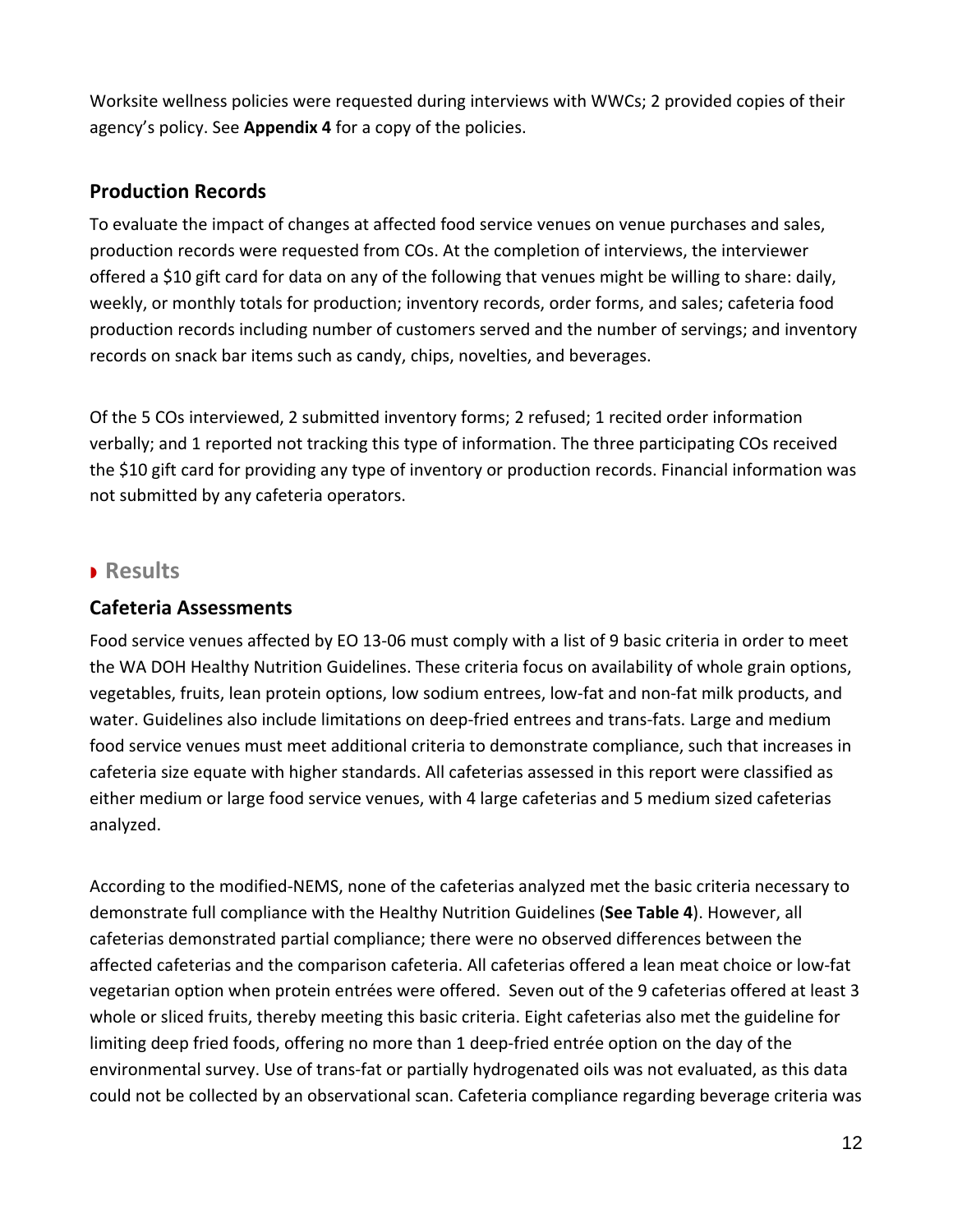somewhat mixed. While 7 of the cafeterias offered free water, only 1 of these advertised its availability. Five cafeterias offered low-fat and non-fat milk products.

Availability of low sodium options, whole grain items, and vegetable sides emerged as areas with greatest room for improvement. None of the cafeterias offered any whole grain rich options, defined as foods containing at least 50% of grain ingredients as whole grain, at the time of the cafeteria assessment. Therefore, all failed to meet the guideline of offering 2 whole grain rich options for large food service venues and one whole grain rich option for medium and small food service venues. Additionally, none of the cafeterias promoted lower sodium snacks, individual food items, or individual meals. Lower sodium was defined as 360mg of sodium or less per snack item, 480mg of sodium or less per individual food item, and 900mg of sodium or less per individual meal. Finally, data from the modified‐NEMS tool on vegetable options indicates room for improvement. Basic criteria as outlined in the Healthy Nutrition Guidelines requires classification of vegetables as raw, salad‐type vegetables or steamed, baked, or grilled without fat or oil. The Modified‐NEMS tool utilized did not collect the level of detail needed to determine compliance with basic criteria for vegetables. This was because questions within the Modified‐NEMS tool assessed number of total vegetables offered and number of vegetables cooked without fat or oil, but did not capture raw vs. cooked items throughout the entire cafeteria. Three cafeterias offered 1 vegetable with no fat or oil at the grill or hot bar. Healthy vegetable options at the grab and go sections proved more numerous and varied, with 6 cafeterias offering vegetables and an average number of 5 vegetable varieties offered.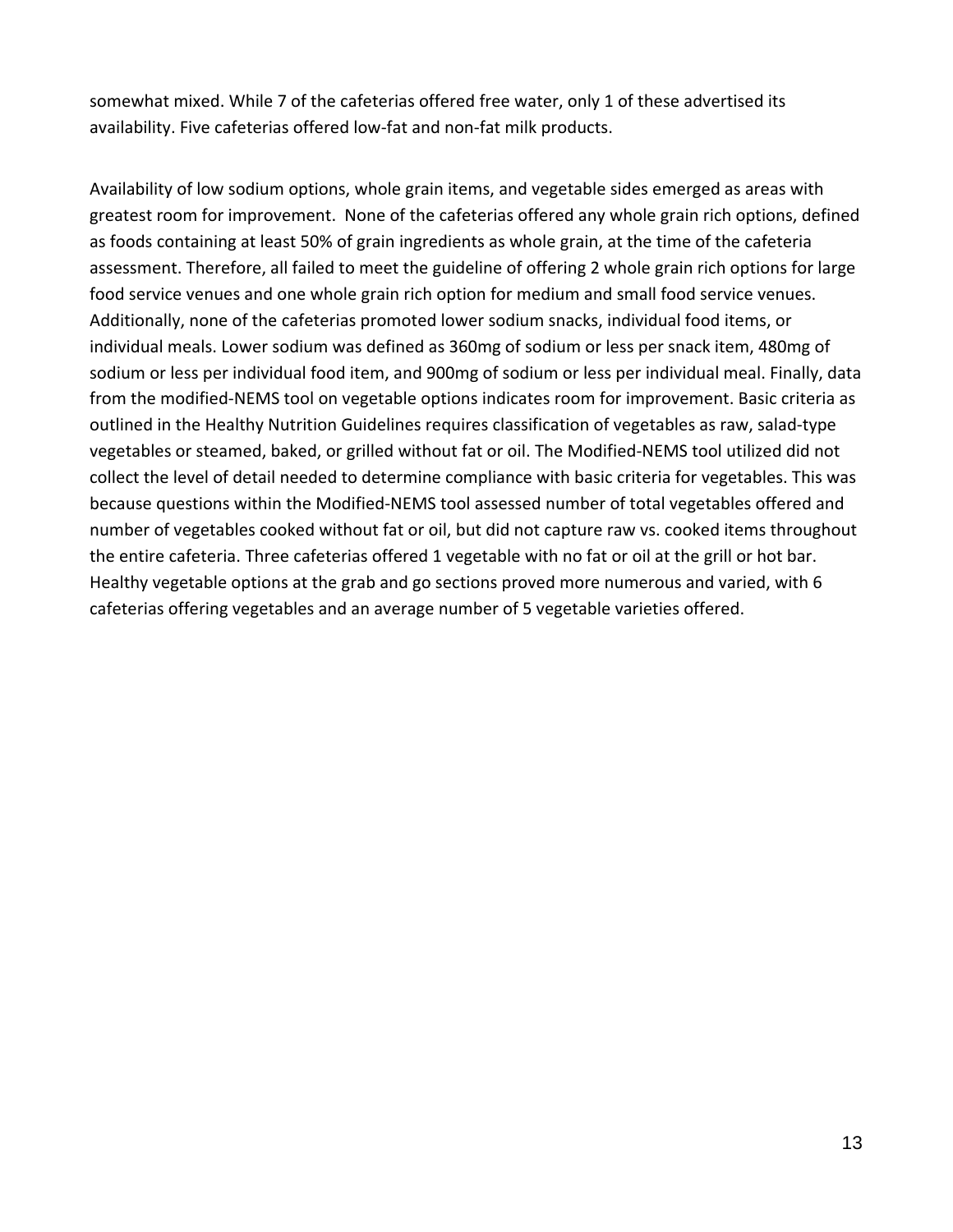| Table 4: Basic Criteria Compliance (n=9 cafeterias) |                                                                                                                                                                                                                                             |                                     |  |
|-----------------------------------------------------|---------------------------------------------------------------------------------------------------------------------------------------------------------------------------------------------------------------------------------------------|-------------------------------------|--|
| Area of focus for criteria                          | Basic criteria (required for all food service venues)                                                                                                                                                                                       | # cafeterias<br>meeting<br>criteria |  |
| <b>Whole Grain</b>                                  | Large: Do you offer daily two whole grain rich options<br>at any time during operations hours?                                                                                                                                              | $\mathbf 0$                         |  |
|                                                     | Medium and Small: Do you offer daily at least one<br>whole grain rich option at all times?                                                                                                                                                  | $\Omega$                            |  |
| Vegetable                                           | Large: Do you offer daily at least one raw, salad-type<br>vegetable and at least one steamed, baked or grilled<br>vegetable seasoned without fat or oil?<br>Medium and small: Do you offer daily at least one raw,<br>salad-type vegetable? | N/A <sup>1</sup>                    |  |
| <b>Fruit</b>                                        | Large and medium: Do you offer daily at least three<br>whole or sliced fruits?                                                                                                                                                              | $\overline{7}$                      |  |
|                                                     | Small: Do you offer daily at least two whole or sliced<br>fruits?                                                                                                                                                                           | $N/A^2$                             |  |
| Lean protein                                        | All: When protein entrees are offered, do you offer a<br>lean meat choice such as poultry, fish or low-fat<br>vegetarian option?                                                                                                            | 9                                   |  |
| Deep-fried                                          | All: Do you offer no more than one deep-fried entrée<br>option per day?                                                                                                                                                                     | 8                                   |  |
| Oils (trans-fat, partially<br>hydrogenated)         | All: Are all meal items free of artificial trans-fat or<br>partially hydrogenated oils?                                                                                                                                                     | $N/A^3$                             |  |
| Low- and non-fat milk                               | All: Do you offer low-fat and non-fat milk products?                                                                                                                                                                                        | 5                                   |  |
| Water                                               | All: Do you have free water available and do you<br>advertise its availability?                                                                                                                                                             | $\mathbf{1}$                        |  |
| Met all basic criteria                              |                                                                                                                                                                                                                                             | $\mathbf 0$                         |  |

Researchers also collected data regarding pricing, promotion of healthy foods, and observations of the kinds of approaches that are commonly recommended by behavioral economics experts. (See

<sup>&</sup>lt;sup>1</sup> Unable to assess with Modified-NEMS tool  $^2$  No small food service venues assessed

<sup>&</sup>lt;sup>3</sup> Although unable to assess with Modified NEMS tool, this information was captured through Cafeteria Operator interviews. 3 out of 5 Cafeteria Operators indicated compliance with the artificial trans fat criteria.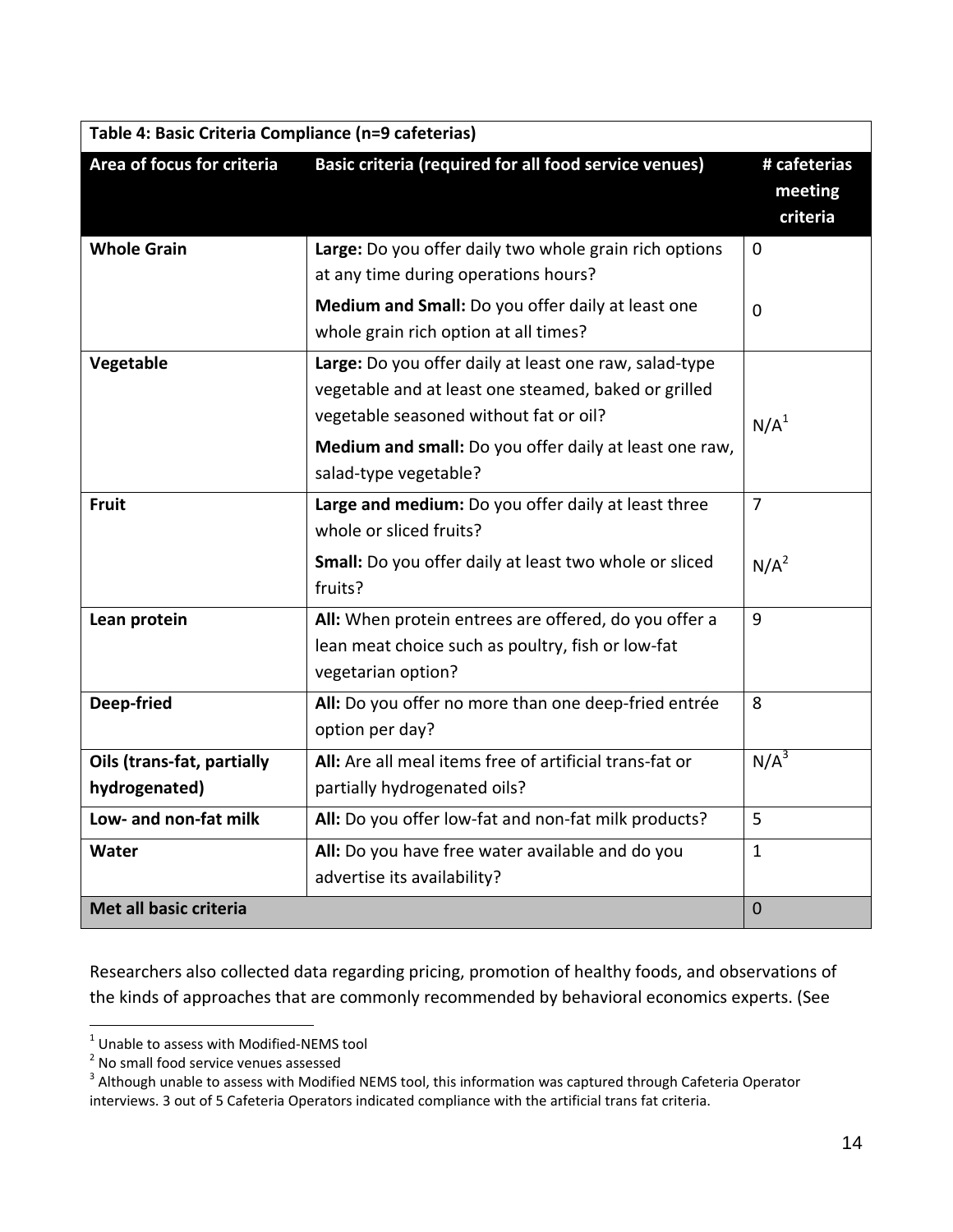**Table 5)**. One cafeteria displayed nutrition information on a large display or menu board, while 2 cafeterias identified healthier items in the cafeteria and displayed signs encouraging general healthy eating. Grab and go pricing was rarely posted for the majority of cafeterias, requiring researchers to inquire about individual items during the scan. Eight out of 9 cafeterias priced healthier entrees comparably to regular entrees, while 1 cafeteria priced healthier entrees lower than other items. Researchers observed similar findings for pricing of sandwiches, wraps, and burgers. Finally, researchers noted whether fruits and vegetables were well lit, appealing in appearance, or located near the register. All cafeterias offered well lit fruit that was either appealing in appearance or rated as mixed. Seven out of 9 cafeterias offered fruit located near the register. Seven cafeterias offered well lit vegetables, all of which were appealing in appearance.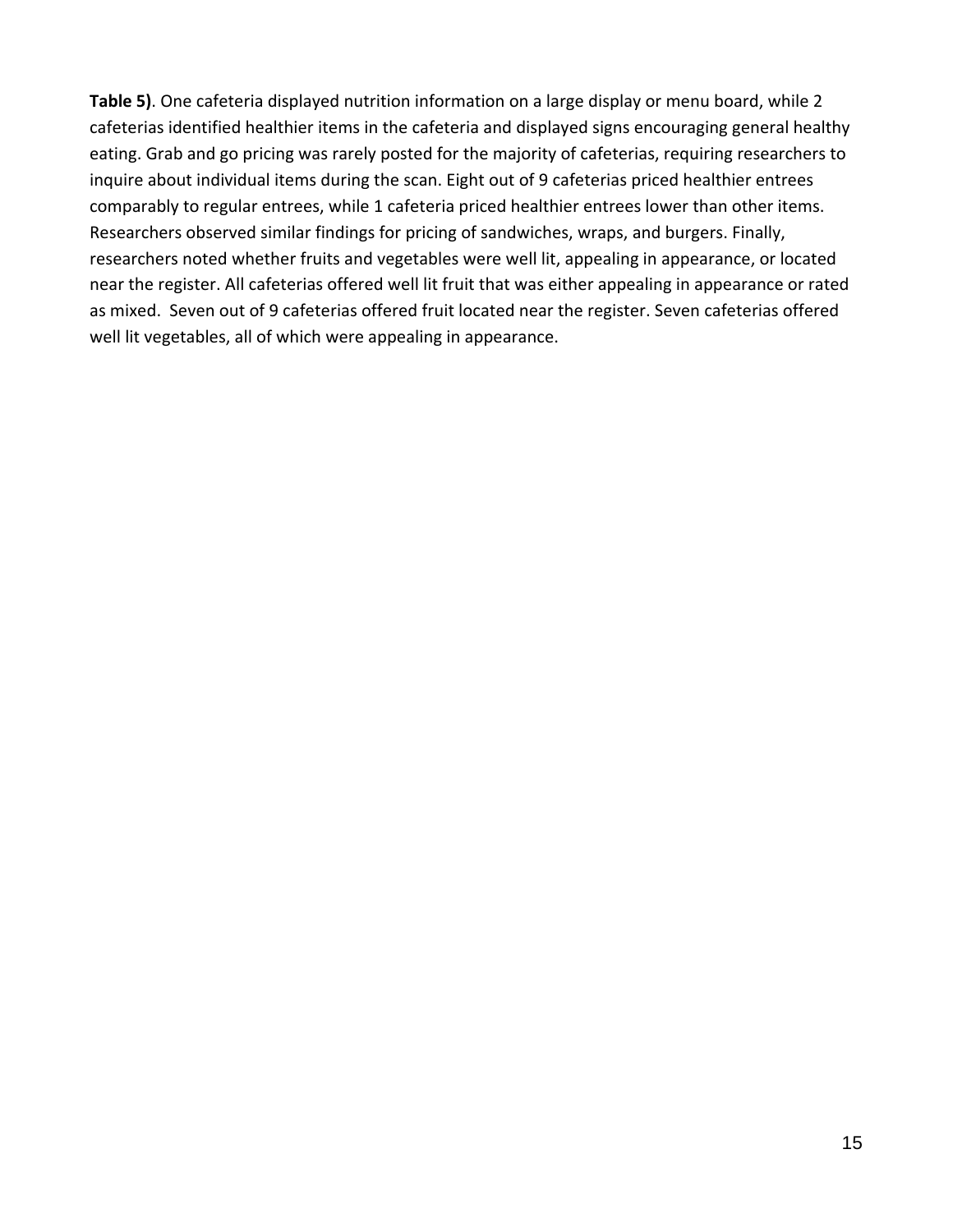| Table 5: Pricing, Promotion, and other aspects of Behavioral Economics Approaches (n=9 |                  |  |  |
|----------------------------------------------------------------------------------------|------------------|--|--|
| cafeterias)                                                                            |                  |  |  |
| <b>Criteria</b>                                                                        | # Cafeterias     |  |  |
|                                                                                        | meeting criteria |  |  |
| Nutrition information displayed on large display or menu board                         | $\mathbf{1}$     |  |  |
| Healthier options identified in cafeteria                                              | $\overline{2}$   |  |  |
| Does the cafeteria have signs or other displays that encourage general healthy         | $\overline{2}$   |  |  |
| eating or healthy food choices? (posters on wall, signs, table tents)                  |                  |  |  |
| Price of healthier entrees compared to comparable regular entrees                      |                  |  |  |
| Same                                                                                   | 8                |  |  |
| Less                                                                                   | $\mathbf{1}$     |  |  |
|                                                                                        |                  |  |  |
| Price of healthier sandwiches, wraps, and/or burgers compared to comparable            |                  |  |  |
| regular ones                                                                           |                  |  |  |
| Same                                                                                   | 8                |  |  |
| Less                                                                                   | $\mathbf{1}$     |  |  |
| Fruit is well lit (e.g. "Yes" fruit is as well lit as most other foods)                |                  |  |  |
| Yes                                                                                    | 9                |  |  |
| Fruit is appealing in appearance (e.g. looks fresh, not bruised)                       |                  |  |  |
| Yes                                                                                    | 5                |  |  |
| Mixed                                                                                  | 4                |  |  |
| Some fruit is located near the register                                                | $\overline{7}$   |  |  |
| Vegetables are well lit(e.g. "Yes" vegetables are as well lit as most other foods)     |                  |  |  |
| Yes                                                                                    | 7                |  |  |
| <b>No</b>                                                                              | $\mathbf{1}$     |  |  |
| N/A (No vegetables offered)                                                            | $\mathbf{1}$     |  |  |
| Vegetables are appealing in appearance (e.g. looks fresh, not bruised)                 |                  |  |  |
| Yes                                                                                    |                  |  |  |
| N/A                                                                                    | 8                |  |  |
|                                                                                        | $\mathbf{1}$     |  |  |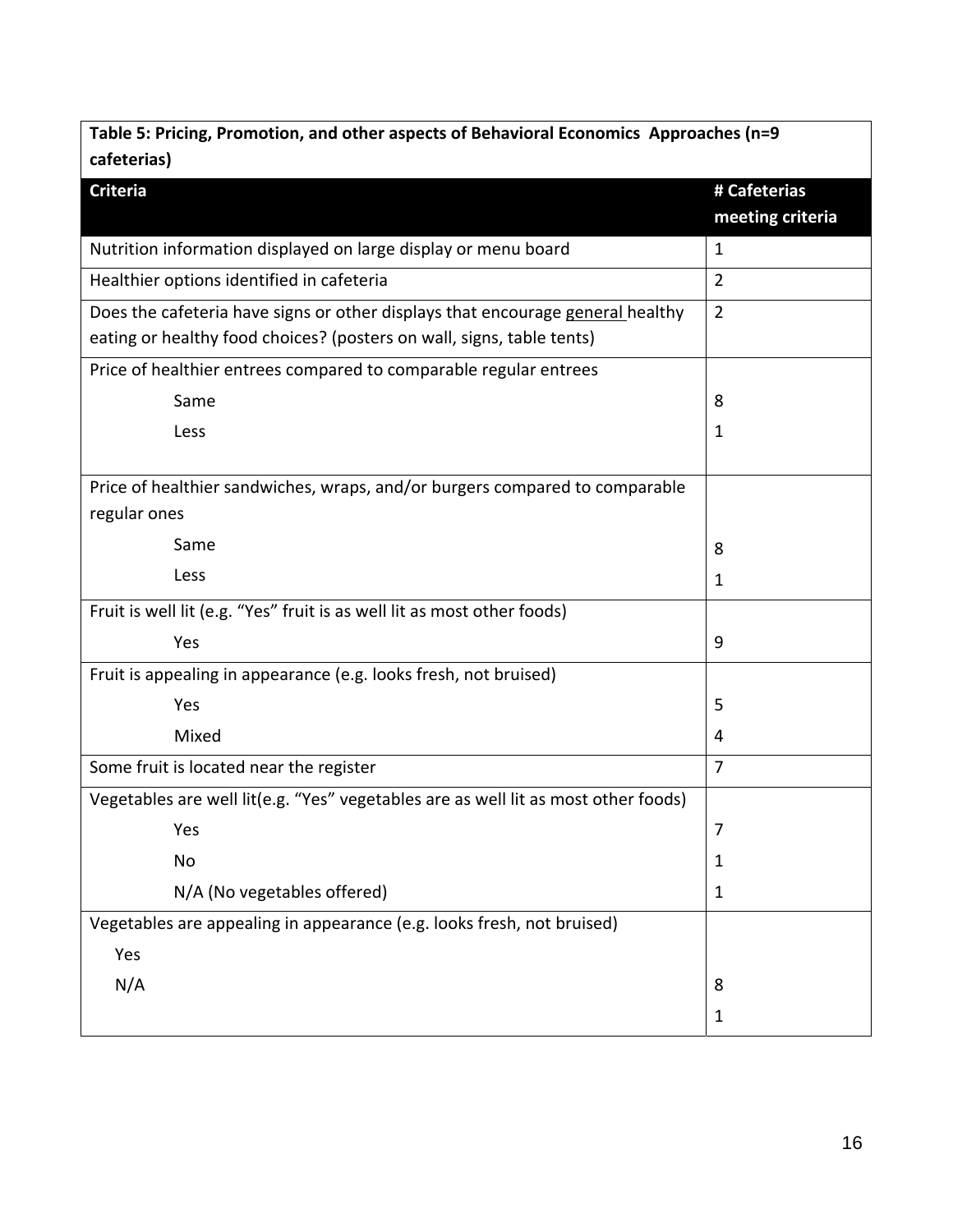Researchers conducting the modified‐NEMS noted that 1 cafeteria in particular had made many changes in accordance with the guidelines, viewing them in a positive light. The cafeteria operator provided the research team with two lists of steps taken to meet Healthy Nutrition Guidelines: one broken down by criteria and one providing general steps taken to increase healthy foods served. See **Appendix 4** for complete versions of both documents.

## **Vending**

Of the 22 machines assessed, two machines contained 50% or more vending products meeting the healthier or healthiest criteria, placing the machines in compliance with the WA DOH Healthy Nutrition Guidelines. **Table 6** displays the percentage of vending products in each category (Healthiest, Healthier, or Limited). The table also indicates the percentage of vending machine products that comply with WA DOH Healthy Nutrition Guidelines. Green cells indicate the machine is in compliance with WA DOH Healthy Nutrition Guidelines, red cells indicate the machine is out of compliance by a large degree, and yellow cells indicate the machine is within 15% of required compliance standards.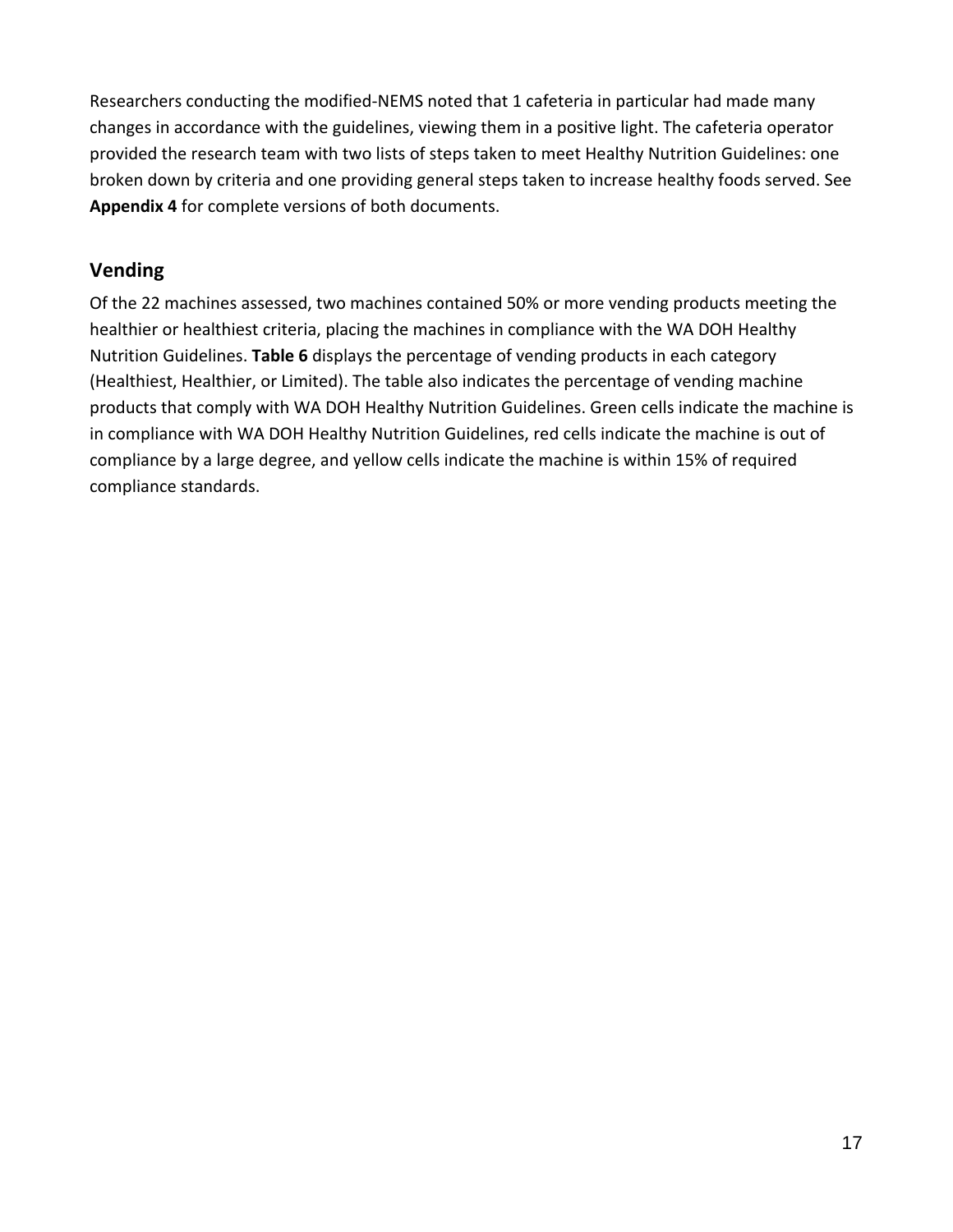| <b>Table 6: Vending Compliance</b>      |                                              |                                             |                                           |                                                                 |
|-----------------------------------------|----------------------------------------------|---------------------------------------------|-------------------------------------------|-----------------------------------------------------------------|
| <b>Agency</b>                           | % snacks that<br>meet Healthiest<br>criteria | % snacks that<br>meet Healthier<br>criteria | % snacks that<br>meet limited<br>criteria | % snacks in<br>compliance<br>(Healthiest +<br><b>Healthier)</b> |
| <b>Snack Vending Machines (n=8)</b>     |                                              |                                             |                                           |                                                                 |
| DES <sub>1</sub>                        | 6%                                           | 35%                                         | 59%                                       | 41%                                                             |
| DES <sub>2</sub>                        | 3%                                           | 32%                                         | 65%                                       | 35%                                                             |
| DES <sub>3</sub>                        | 3%                                           | 34%                                         | 63%                                       | 37%                                                             |
| DSHS <sub>1</sub>                       | 6%                                           | 35%                                         | 59%                                       | 41%                                                             |
| DSHS <sub>2</sub>                       | 5%                                           | 24%                                         | 71%                                       | 29%                                                             |
| Legislative                             | 3%                                           | 30%                                         | 67%                                       | 33%                                                             |
| <b>NRB</b>                              | 3%                                           | 32%                                         | 65%                                       | 35%                                                             |
| Ecology                                 | 3%                                           | 28%                                         | 69%                                       | 31%                                                             |
| <b>Total Snacks</b>                     | 4.0%                                         | 31.5%                                       | 64.5%                                     | 35.5%                                                           |
| <b>Beverage Vending Machines (n=14)</b> |                                              |                                             |                                           |                                                                 |
| DES <sub>1</sub>                        | 22%                                          | 22%                                         | 56%                                       | 44%                                                             |
| DES <sub>2</sub>                        | 0%                                           | 25%                                         | 75%                                       | 25%                                                             |
| DES <sub>3</sub>                        | 0%                                           | 33%                                         | 67%                                       | 33%                                                             |
| DES <sub>4</sub>                        | 0%                                           | 25%                                         | 75%                                       | 25%                                                             |
| DES <sub>5</sub>                        | 0%                                           | 20%                                         | 80%                                       | 20%                                                             |
| DES <sub>6</sub>                        | 0%                                           | 29%                                         | 71%                                       | 29%                                                             |
| DES <sub>7</sub>                        | $0\%$                                        | 13%                                         | 87%                                       | 13%                                                             |
| DES <sub>8</sub>                        | 11%                                          | 33%                                         | 56%                                       | 44%                                                             |
| Ecology                                 | 0%                                           | 17%                                         | 83%                                       | 17%                                                             |
| Legislative                             | 9%                                           | 36%                                         | 55%                                       | 45%                                                             |
| DSHS1                                   | 12%                                          | 38%                                         | 50%                                       | 50%                                                             |
| DSHS2                                   | 0%                                           | 40%                                         | 60%                                       | 40%                                                             |
| NRB1                                    | 0%                                           | 29%                                         | 71%                                       | 29%                                                             |
| NRB <sub>2</sub>                        | 12%                                          | 38%                                         | 50%                                       | 50%                                                             |
| <b>Total Beverages</b>                  | 5.5%                                         | 29.1%                                       | 65.5%                                     | 34.5%                                                           |
| <b>Overall Total</b>                    | 4.4%                                         | 30.8%                                       | 64.8%                                     | 35.2%                                                           |

**Table 5 Key:**

Yellow: Within 15% of compliance standards **Red:** Out of compliance by large degree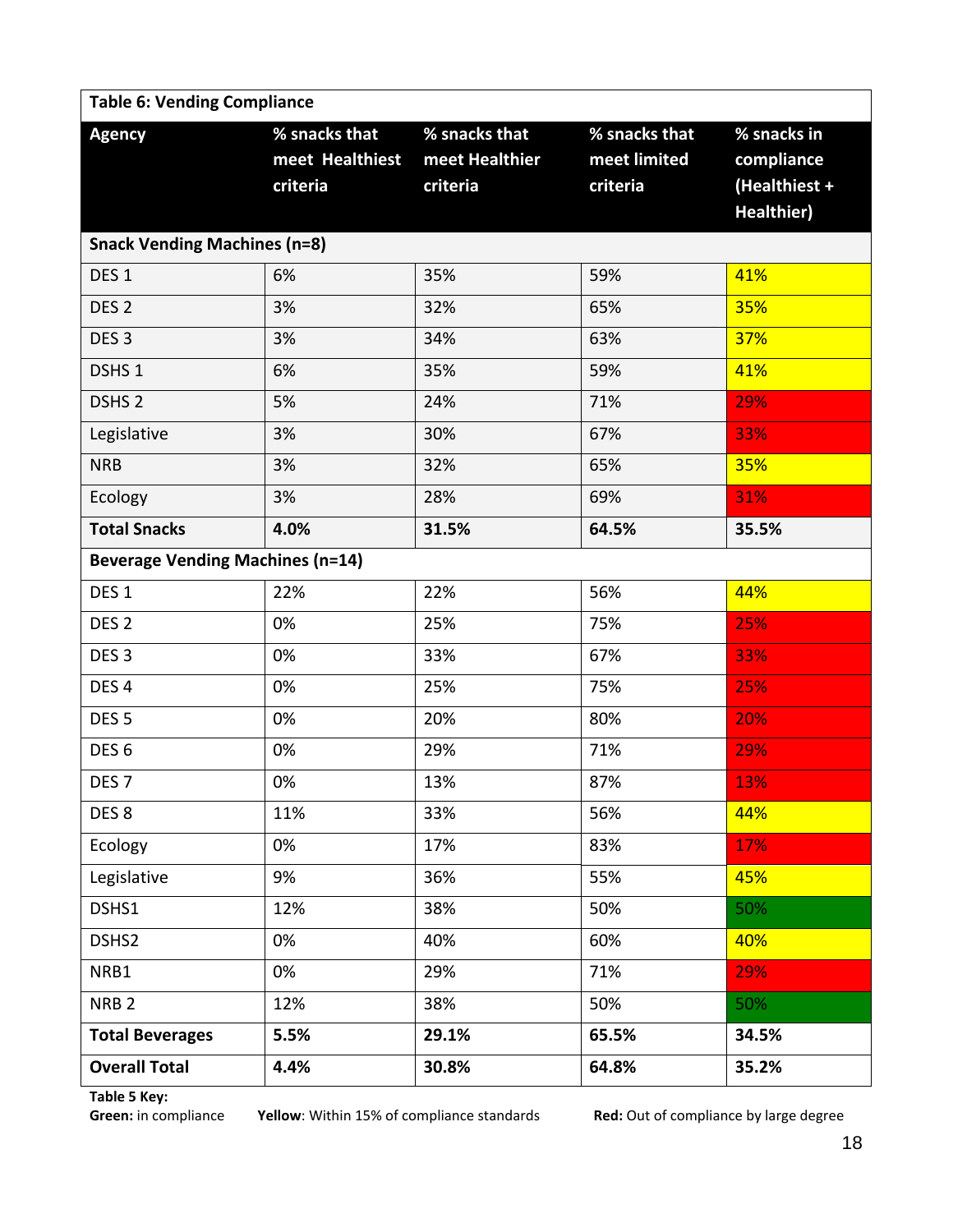As this table demonstrates, the majority of both snack and beverage items do not meet the WA DOH Healthy Nutrition Guidelines. However, a considerable number of machines (nine out of 22 machines) come within 15% of the target standards. To be categorized as healthier or healthiest, food items must meet specific calorie, fat, sugar, and sodium criteria. Grain products must also meet additional criteria. Beverage vending products must follow set guidelines regarding calories, sweeteners, fat content (for milk products), and sodium (for vegetable juice). These nutrient categories therefore remain areas for improvement in vending at state agencies based on the machines surveyed.

#### **Interviews**

Interviewers asked stakeholders a variety of questions about their involvement with and anticipated facilitators and barriers to the roll out of EO 13‐06 and their experience with WA DOH Healthy Nutrition Guidelines. Here, we present the results by most commonly identified facilitators and barriers and by stakeholder type.

#### *Cafeteria Operators*

Cafeteria operators (COs) expressed varied levels of support regarding the implementation of the Healthy Nutrition Guidelines. COs frequently perceived they were already compliant with the guidelines. In most cases, the COs had reviewed the guidelines and felt they were already meeting a number of criteria. "They [the agency] have requested certain things, which we are fulfilling….We're exceeding the standards that have been set," explained one CO. A few operators went into detail about the number of changes they've already made in their cafeterias including offering brown rice in place of white rice; introducing low‐ or no‐sodium salad dressings, soup bases, and canned vegetables; and making fruit widely available. When discussing changes already being made said one CO, "Instead of saying, you know, would you like fries with that? We're saying, would you like a green salad with that?" Though these perceptions were captured during interviews, this did not necessarily corroborate with our modified‐NEMS assessment, as described above.

#### **Facilitators and Perceived or Anticipated Benefits**

In general, there was great deal of variation in facilitators reported by COs. Many of the anticipated benefits seemed to be unique to each venue. However, COs generally expressed interest in providing more options for their customers. Several noted their excitement in exploring healthy food options when the Healthy Nutrition Guidelines were first released. Said one CO, "As soon as it [Healthy Nutrition Guidelines] came out, I sent that to them [WA DOH]. I took this apart in pieces and said this is what I'm doing for this piece and this is what I'm doing for this piece." Said another, "By diversifying the menu and making it different, we're also able to give them [consumers] healthier things." This facilitator frame was reported by many operators, underscoring the importance of "adding options" or "diversifying the menu" rather than restricting specific food items. One CO proclaimed "We're not going to eliminate, we're going to make [increases in] availability." In addition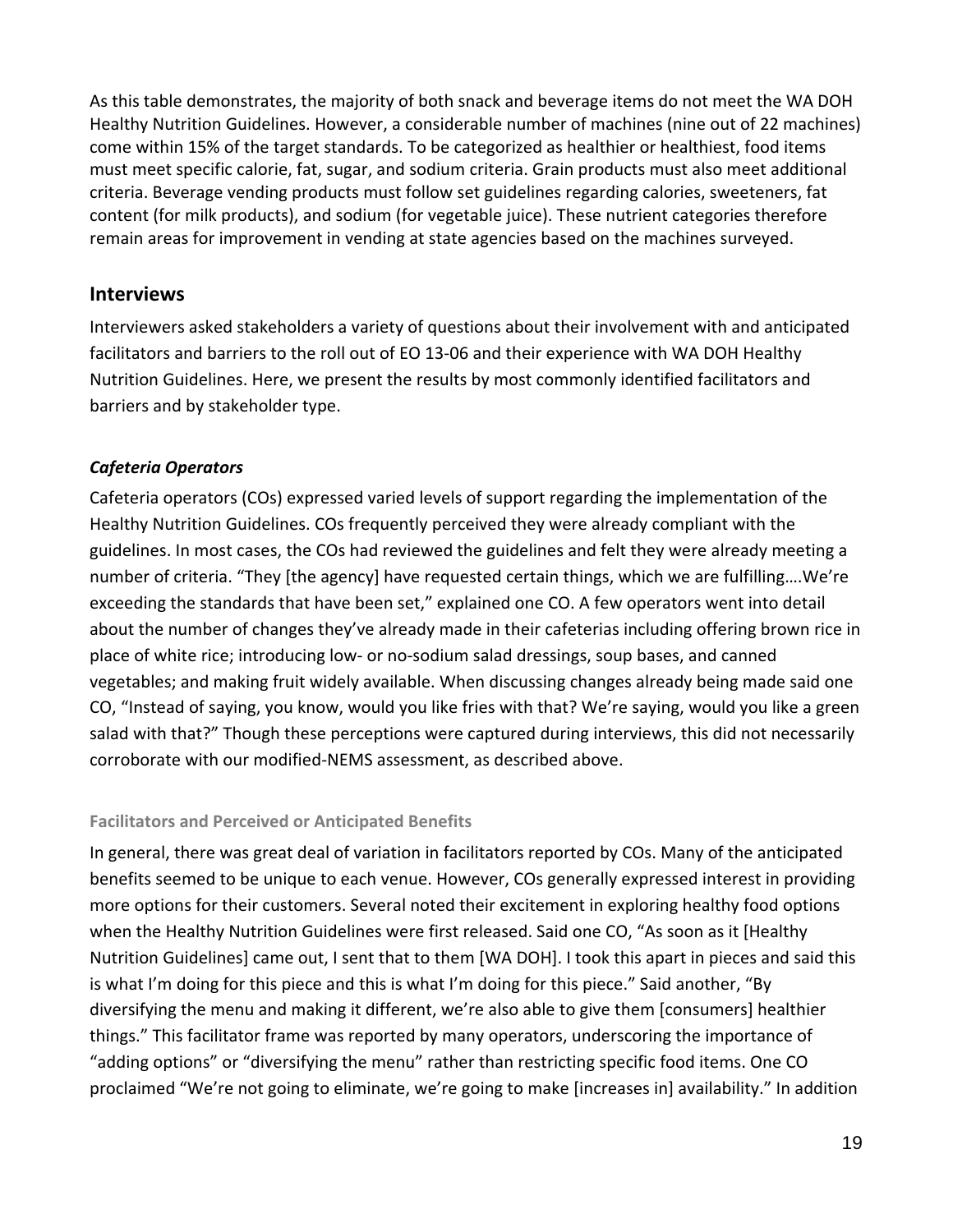to increasing availability, COs expressed interest in pursuing these goals through incremental changes.

| <b>Cafeteria Operators Strongly Support Increasing Healthier Choices</b>                                                  |
|---------------------------------------------------------------------------------------------------------------------------|
| "We give people choices." (Cafeteria Operator)                                                                            |
| "By diversifying the menu and making it different, we're also able to give them healthier things"<br>(Cafeteria Operator) |
| "It's become more important, it's become a priority that people choose healthier options for their                        |
| meals" (Cafeteria Operator)                                                                                               |

٠

Another frequently referenced facilitator captured during several interviews was the positive communication with a specific agency representative. This agency was identified as an effective mediator between WA DOH and food service venues. In most cases, operators indicated a high level of one‐on‐one communication and support. Said one CO, "The only communication we're getting is through [agency representative]…and to the best of [agency representative]'s abilities, keeping us informed." Another CO noted this agency representative "communicates well." This strong relationship seemed to be consistent across most cafeteria operators.

As it directly related to the Sodium Reduction in Communities Project (SRCP), COs reported many changes they had already made in reaching these goals. Said one CO, "I've got a low sodium tomato juice…..I got a couple low sodium canned products." Said another, "We have started to minimize the amount of sodium that we're using in our cooking." Another CO reported sodium reduction as a more cafeteria‐based approach, stating "As far as reducing the sodium, we're just trying to reduce it in all of our cooking or offering choices." It seems that changes in sodium were described in a more concrete manner among COs.

In contrast, COs discussed compliance with artificial trans‐fat restrictions in general terms. Almost all COs believed they met the requirement. Said one CO, "I think so. I don't think we are using any hydrogenated oil at all. No trans fats." Another CO indicated that meal items served are free of partially hydrogenated oils " For the most part; I wouldn't say 100 percent." Another CO responded, "I haven't looked at the exact ingredients…I don't know. I don't seek it out…I don't go through every item meticulously and make sure it doesn't have certain items." Responses indicate difficulty identifying all potential sources of partially hydrogenated oils, but a general sense of compliance.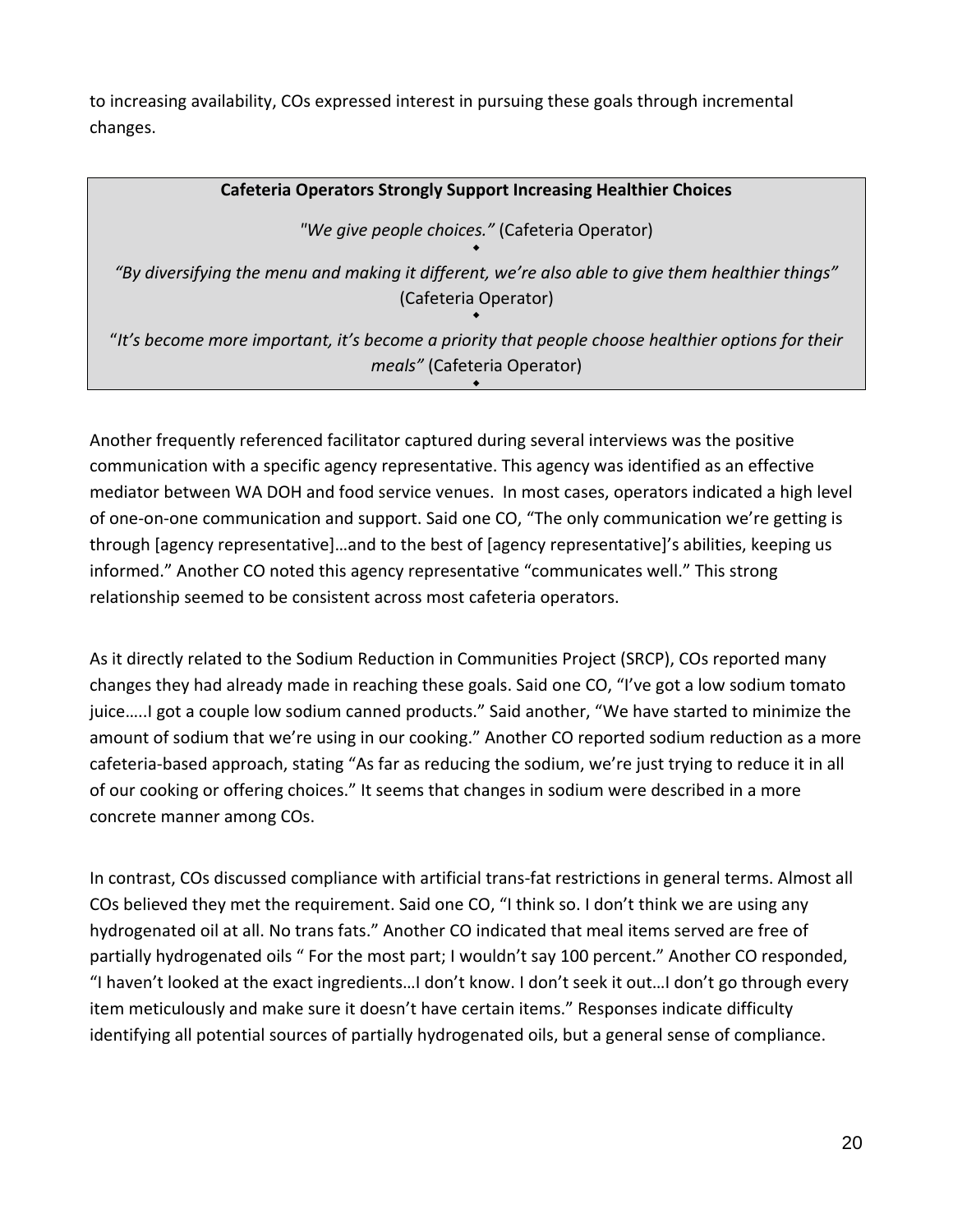Other facilitators, mentioned by fewer operators, included: support for making nutritious items more readily available for the customers, the desire for evaluation efforts to check for compliance, request for technical assistance in meeting these guidelines specifically noting the potential benefits of involving a dietitian, and working with manufacturers to make healthy foods more affordable and accessible.

#### **Barriers**

Reported barriers were fairly consistent among cafeteria operators. The most frequently noted barriers were cost concerns; lack of support from agency leadership; and a lack of broader communication among cafeteria operators themselves (e.g., to share best practices) and within agencies. Most operators felt an increased financial burden in providing healthier foods, both for the venue and the customers. "It's expensive. You don't make as much. You know, like I said the light mayo and light cream cheese, they cost me a little bit more money…In some cases it seems like it costs a little more money to give them healthier options," said one operator. The same operator expressed a seasonal challenge and resistance from consumers "That's a challenge in the winter time is some of your fruits go way up and you get that resistance where it's like, "Well, I want it, but I don't wanna pay that much when the fruit goes way up there." Said another, "I hope it [the guidelines] will be used as an advisory point because at the end of the day food service operators, we're a profitdriven business, but we have to offer what people are willing to pay for, whereas the guidelines don't necessarily reflect what people are willing to pay for, but more what they should have."

Financial burden also seemed to vary depending on the size of venue. Smaller venues reported greater challenges in balancing supply and demand of healthy products and needing a higher volume for profit; they also indicated they keep unhealthy options around due to their longer shelf‐life. One CO shared, "You have to find a way of marrying those two [what people are willing to pay for and what the guidelines reflect] so the food service operator can be financially viable."

Though many COs reported one‐on‐one communication as a facilitator, there seemed to be a general lack of communication among cafeteria operators themselves and within agencies. When asked about sharing knowledge among different sites, one operator stated "I really do not communicate much with these guys [other sites]" while another said "I don't network much with the other operators." Several operators identified this as an area for improvement to network with committees and within agencies. Two COs noted in their interviews that the first mention of WA DOH's Healthy Nutrition Guidelines had come from our requests to interview them.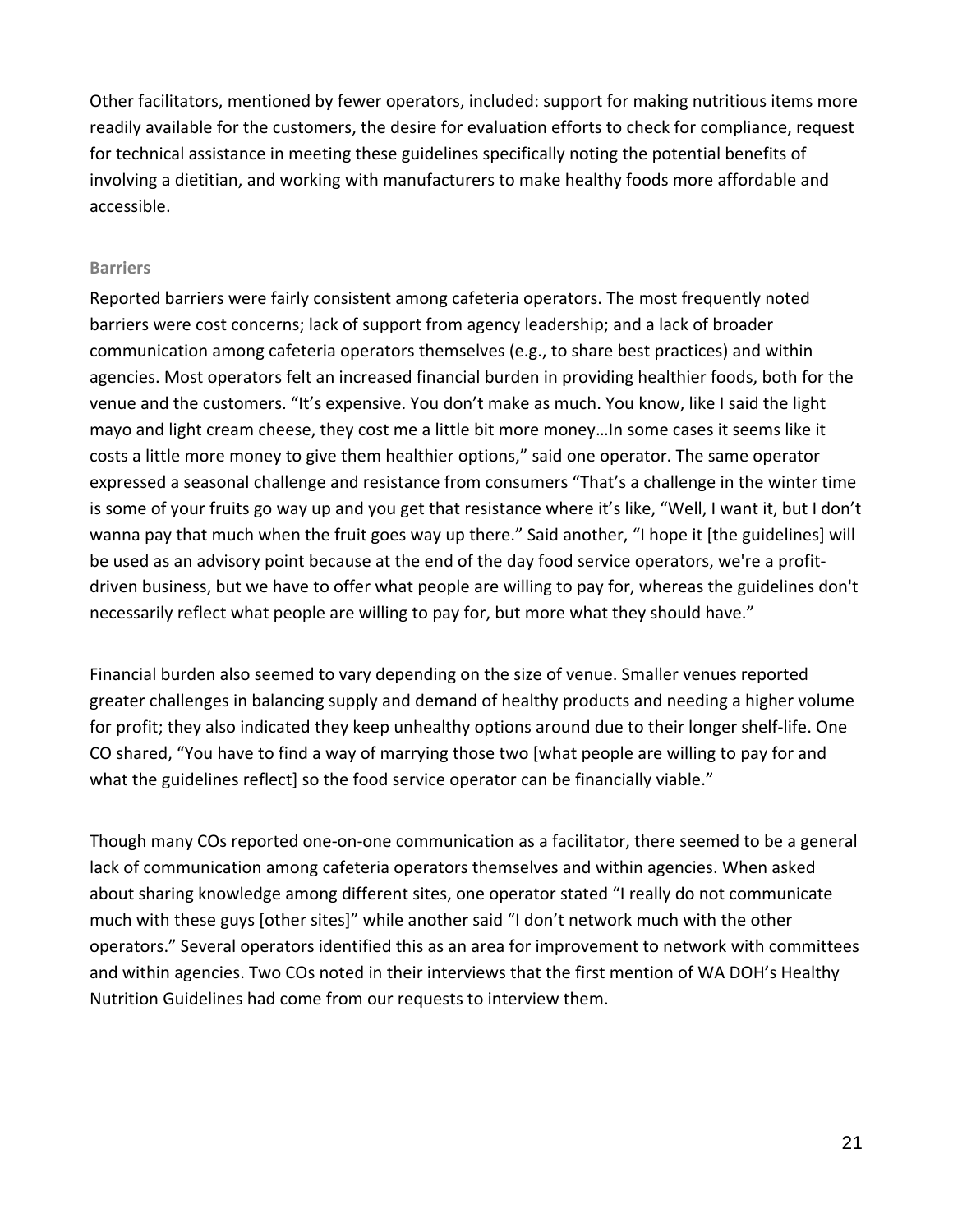#### **Cafeteria Operators Shared Cost Concerns of Varying Levels**

*"Changes in revenue itself would be a concern. That's why it's going to unfold slower than people want it to..."* (Cafeteria Operator) ٠

*"if [venues] have low volume businesses it's difficult to keep that type of fresh product available without it…it's very difficult to have that and maintain it at a competitive price level where people would feel that it's reasonable"* (Cafeteria Operator)

٠

In addition to cost concerns and lack of communication, there was support for enforcement or feedback on how cafeteria operations were and were not meeting the guidelines expressed by cafeteria operators, contrary to the perceived compliance discussed above.

Many noted issues with the guidelines themselves; COs feel the guidelines are too strict and will eliminate choices for their customers. At the same time, several emphasized the fact that these Healthy Nutrition Guidelines are just that and did not necessarily view them as a requirement for their venue. Said one operator, "The implementation of these guidelines and doing this stuff.. it's not a major issue from my point of view." Another shared what they'd heard from others saying, "That it'll [the guidelines will] become a mandate instead of recommendations or guidelines." Though support of the guidelines varied, overall COs seemed to be more focused on customer demands than customer health.

Other barriers mentioned by fewer operators included lack of healthy product availability; lack of consumer education and shared information between operators; and regulatory barriers that restrict food purchasing options. One operator shared "I cannot go to that local farmer and buy his produce. It's not inspected…I don't think people realize that those are the requirements our government has already placed on us. That we have to buy from approved sources."

These facilitators and barriers provide ample opportunity for exploring avenues for improving the implementation of EO 13‐06.

#### *Agency Leaders, Worksite Wellness Coordinators, and Healthy Eating Active Living Representative*

Overall, this group of stakeholders reported enthusiasm and support for these guidelines. Many reported a high level of involvement early on and thus buy-in with the implementation of the Healthy Nutrition Guidelines. In general, agency leaders, worksite wellness coordinators, and the Healthy Eating Active Living representative expressed similar facilitators and barriers to implementation.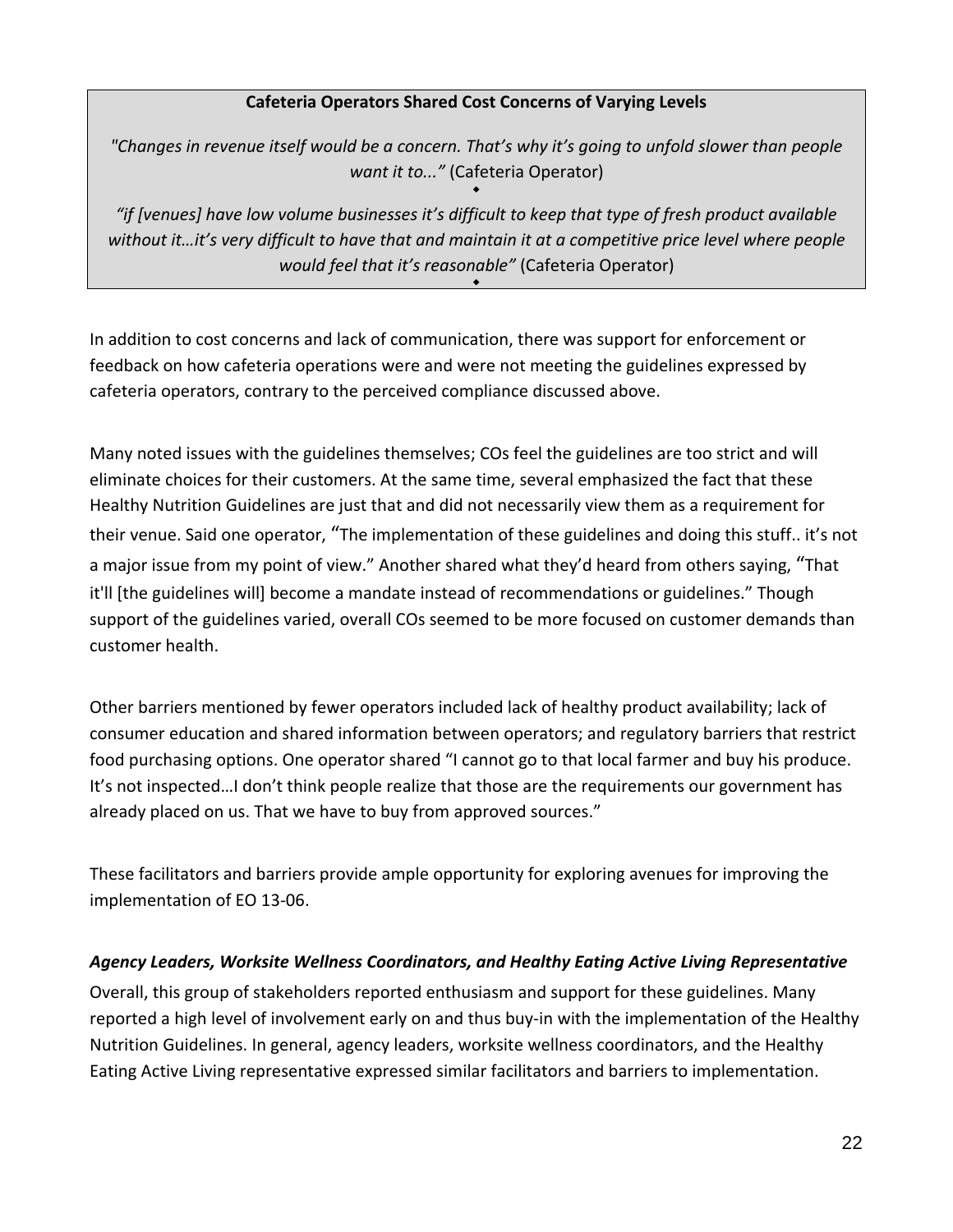#### **Facilitators and Perceived or Anticipated Benefits**

Almost all stated that the guidelines were very important to them, mostly in terms of the health of their employees. Said one AL, "A lot of what we're doing is laying down and developing foundational pieces for the governor's initiative, for creating cultures of health in the worksite throughout the state," and continued, "It's a wonderful opportunity to put things into place so that people have the opportunity and support and resources to make healthier choices to improve their health." While a WWC shared, "I just think it's important for us to try to do whatever we can to make people more conscientious about health." Many also noted the high rates of obesity and the potential impact of the guidelines. "Well I can only infer that they [the governor and his team] see the importance of people making healthier food choices and having those options and opportunity in their worksite to hopefully play a positive role in the obesity epidemic," explained one AL.

## **Agency Leaders and Worksite Wellness Coordinators Shared Enthusiasm about Supporting the Health of Employees**

*"It's a wonderful opportunity to put things into place so that people have the opportunity and support and resources to make healthier choices to improve their health"* (Agency Leader)

٠

*"By implementing the guidelines, which would be evidence that we care about our employees, helped* us meet that goal of [agency] being an employer-of-choice, so we have tried to integrate the *governor's executive order in relation to these nutrition guidelines into our internal strategic goal of making [agency] an employer‐of‐choice."* (Worksite Wellness Coordinator)

٠

An additional reported potential benefit was the lowered health care costs for employees and the organization. When asked about their perception of why the governor and his team chose to work on the guidelines, one AL shared "I think their [the governor and his team] motivation is to have healthier state employees. I think both because it's important for people's health and their work/life balance, but I also think because of the return on investment in the amount we spend in healthcare and taking care of our employees." Said another, "If you look at the data about health outcomes in Washington, the medical interventions that you receive are only a small part of what drives health and what drives health costs, and personal behaviors are a bigger part of that."

Another widely reported facilitator among this stakeholder group, similar to those reported by COs was personal choice and increasing options. One AL reported "We tried to really emphasize the frame of increasing access to healthy choices without really taking away people's choices but providing them those options," while another shared "I think that [the guidelines] will start a broader array of options. And hopefully, as that becomes more of the norm, people will start to make those selections more regularly and it just becomes the new norm." Similar to the COS, many ALs and WWCs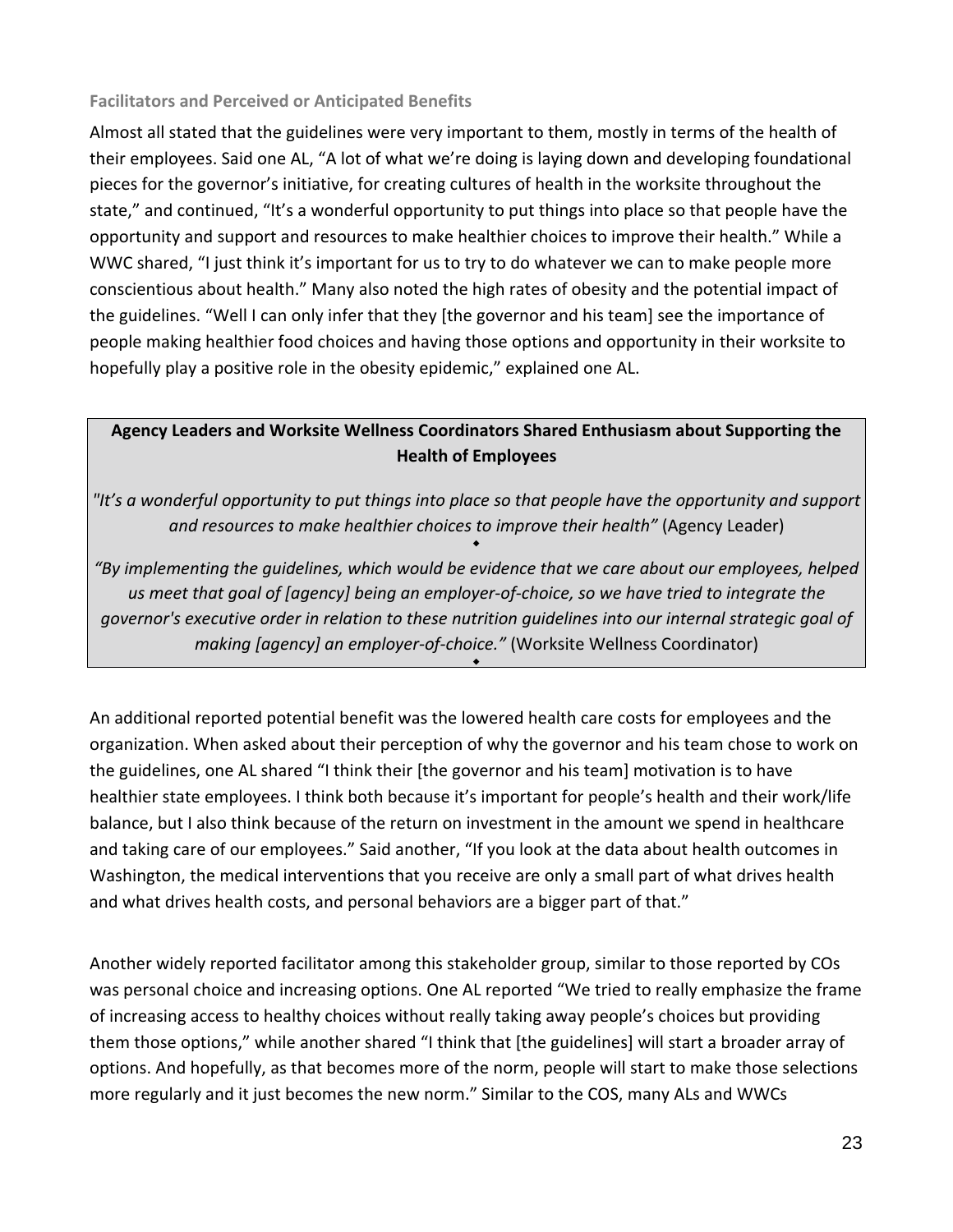expressed the importance of framing the message to provide more options, rather than restrict items.

Many ALs and WWCs expressed interest in continued evaluation of the efforts. Said one AL "I'd like to be able to revisit the guidelines and see…what issues there were in certain guidelines." One WWC reported internal evaluation efforts, "We did a consumer survey with the restaurant owner's cooperation to find out what the people want [the owner]'s restaurant to serve, so we had a huge, probably close to 70% return rate on our survey." In general, stakeholders were interested in what facilitators and barriers exist on all levels and future plans for addressing those. One AL was also interested in learning about how these guidelines fit into the broader wellness policies.

#### **Barriers**

Almost all stakeholders reported a lack of communication and support as a barrier in implementing the guidelines. Though they expressed general excitement over the guidelines, they felt there was a lack of communication between agencies, operators, and WWCs; and a lack of support in implementing these guidelines.

On communication, one AL reported, "We need that communication plan, and to feel a bit clearer about it, probably need to engage some level of leadership….to let them know what we're doing and so they can let their employees know." Said another, "I think that there's a real siloed issue within the agency as far as understanding what we are truly doing and what we're charged with…" Since EO 13‐ 06 was announced and the Healthy Nutrition Guidelines were introduced, several ALs and WWCs reported a gap in shared information. One AL shared, "I think for myself, I was more privileged to see these materials really soon so that I know that they're out there, but I'm not sure that all agencies are getting the same message early."

When asked about what changes have been made at vending service sites, ALs and WWCs were unsure but eager to learn more. Said one AL, "I don't know a lot of details about that either, but it would be interesting to hear about it." Said a WWC, "Another thing I'd like to learn is I'd like to see a sample of a restaurant in a state office that has made changes and how they've done it." Additionally, the interviewer sensed a lack of confidence in knowledge from several interviews with ALs and WWCs. Several were interested in seeing examples such as a prototype of a compliant vending machine, a schedule of the roll out, sample messaging, and education materials.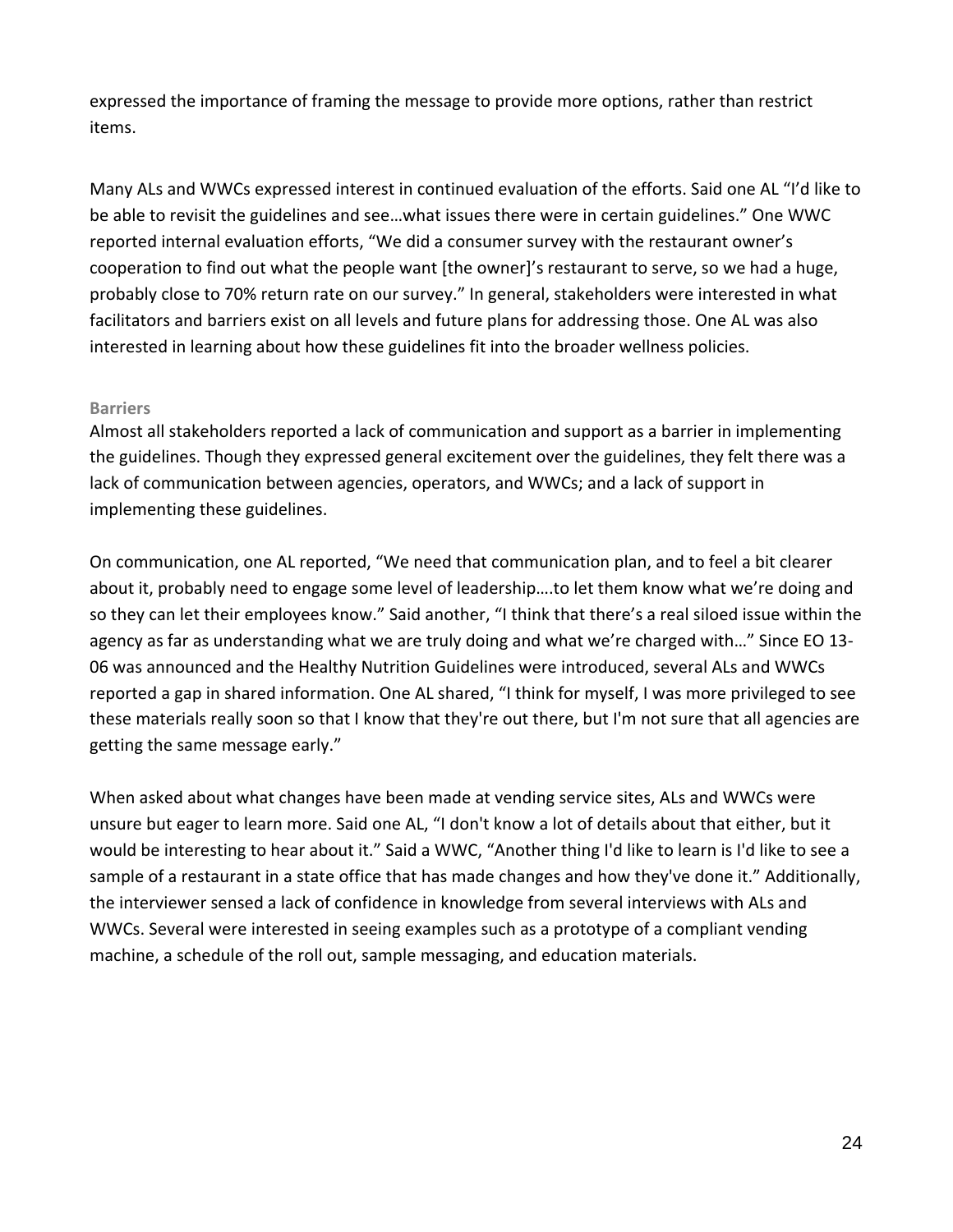#### **Agency Leaders Express Interest in Training Opportunities and Support**

*"I'd be really interested in some of the training and learning opportunities for staff around nutrition"* (Agency Leader)

٠

٠

*"We're all so seemingly overwhelmed with our workloads that we're just paying attention to those type priorities, and unfortunately, other things…putting aside things that we know would be very helpful but we just don't have time for."* (Agency Leader)

In addition to barriers in communication and information, several agency leaders felt there was an expectation of an increased workload for WWCs without an increase in dedicated paid time. Said one AL, "They're [WWCs] letting go at this time because they're not in a paid position as a wellness coordinator. It's additional. It's an additional task that they've either been assigned to or through interest and passion have been volunteered to." Said another, "We're all so seemingly overwhelmed with our workloads that we're just paying attention to those type priorities, and unfortunately, other things…putting aside things that we know would be very helpful but we just don't have time for." Though this increased workload was reported by agency leaders, neither of the WWCs interviewed mentioned staff time as a barrier. In addition to increased time commitments, WWCs and agency leaders both expressed uncertainty about their roles in implementing the guidelines.

The voluntary nature and financial burden of these guidelines led to a perception among ALs and WWCs that food service venues would not comply. One AL reported, "I think the biggest [concern] is there's not a lot of teeth to them in terms of enforceability. It's an executive order which state executive agencies are supposed to comply with; however, there's not funding to enforce them or even really incentivize their implementation." Said another, "There might be some resistance tied to vendors that provide the items, for example, for the vending machines."

# **Agency Leaders Share Regulatory and Financial Concerns**

*"There's not a lot of teeth to them [guidelines]"* (Agency Leader) ٠

I think a lot of times cost is a prohibitive factor and I think these guidelines are going to push us to " *reconsider what we think is too expensive"* (Agency Leader)

٠

Other barriers, mentioned by fewer ALs and WWCs, included: the process for disseminating information; pushback from employees; the lack of healthy options available in the food supply; and balancing expectations with reality in terms of the timeline.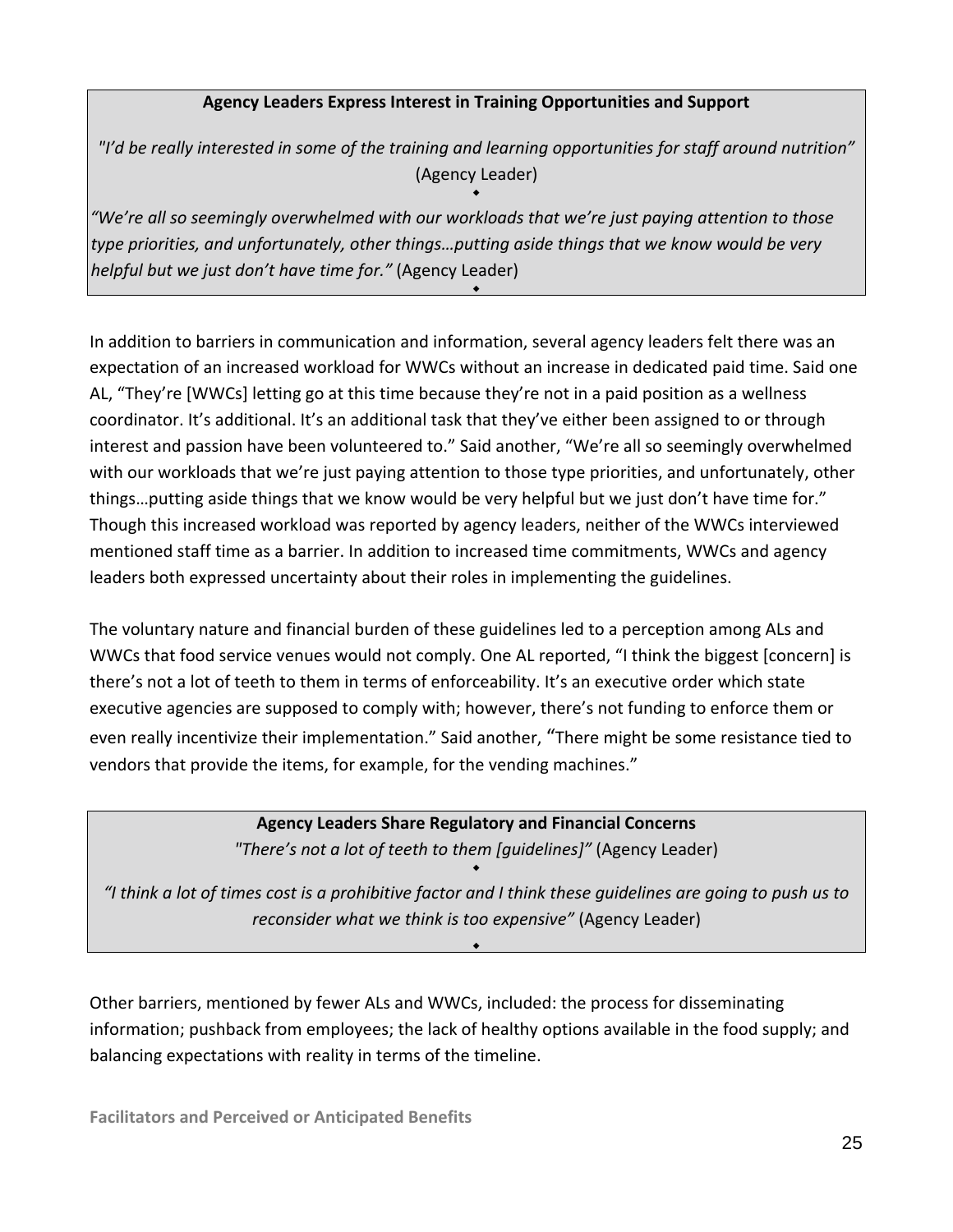To gain perspective of those responsible for overseeing the implementation of the Healthy Nutrition Guidelines and providing technical support, we interviewed a member of the Healthy Eating Active Living team at DOH. The most prominent facilitators identified were health and nutrition; involvement and communication; and agency support.

The HEAL representative described the overall goal of EO 13‐06 as "increase access to healthy foods…to increase access to healthy food choices among state agency employees." From the representative's point of view, "It's all about choice. It's all about giving people healthy choices. We're not really taking anything away, we're just giving more choices." Another purported benefit of the Healthy Nutrition Guidelines were that they were more food‐ oriented, "I do actually think the cafeteria guidelines are great, because they're food focused rather than nutrient focused." Beyond nutritional benefits, the HEAL representative shared, "I hope organizations would have a better understanding of their role in the health of their employees, and be able to apply it not only with nutrition, but with other aspects of human behavior."

Involvement, communication, and support repeatedly surfaced throughout the interview. When asked about the development of the guidelines, the HEAL representative shared "[agency representative] convened the group, looked at what guidelines were already out there…in the end everyone agreed and adopted the Healthy Nutrition Guidelines." The HEAL representative also noted, "In the end we passed the guidelines through American Beverage Association." In preparing for the implementation of the guidelines, the HEAL representative reported engaging stakeholders by providing training and technical assistance to cafeteria and vending operators, worksite wellness coordinators, and agency leaders. The HEAL representative also acknowledged the support of various agencies and state leadership in implementing the guidelines.

Like other stakeholders, HEAL is interested in learning more about existing facilitators and barriers in the agencies through evaluation efforts. "We could definitely use that information [barriers] to help us provide technical assistance to them [agencies]. I'd love to know where they would like to see technical assistance or what they need."

#### *Healthy Nutrition Guideline Leadership Representative*

#### **Barriers**

The largest barrier reported by the HEAL representative was financial resources at every level. The HEAL representative shared, "I think the main issue is just dollars," acknowledging that this may impact agencies differently; "and especially in places…like prison…they don't have a lot to spend on any food, much less be able to increase what they're spending." As an oversight agency, they too, reportedly face financial burdens having only one staff person dedicated to this work. In recommendations for agencies implementing the guidelines, "I think that they need someone who is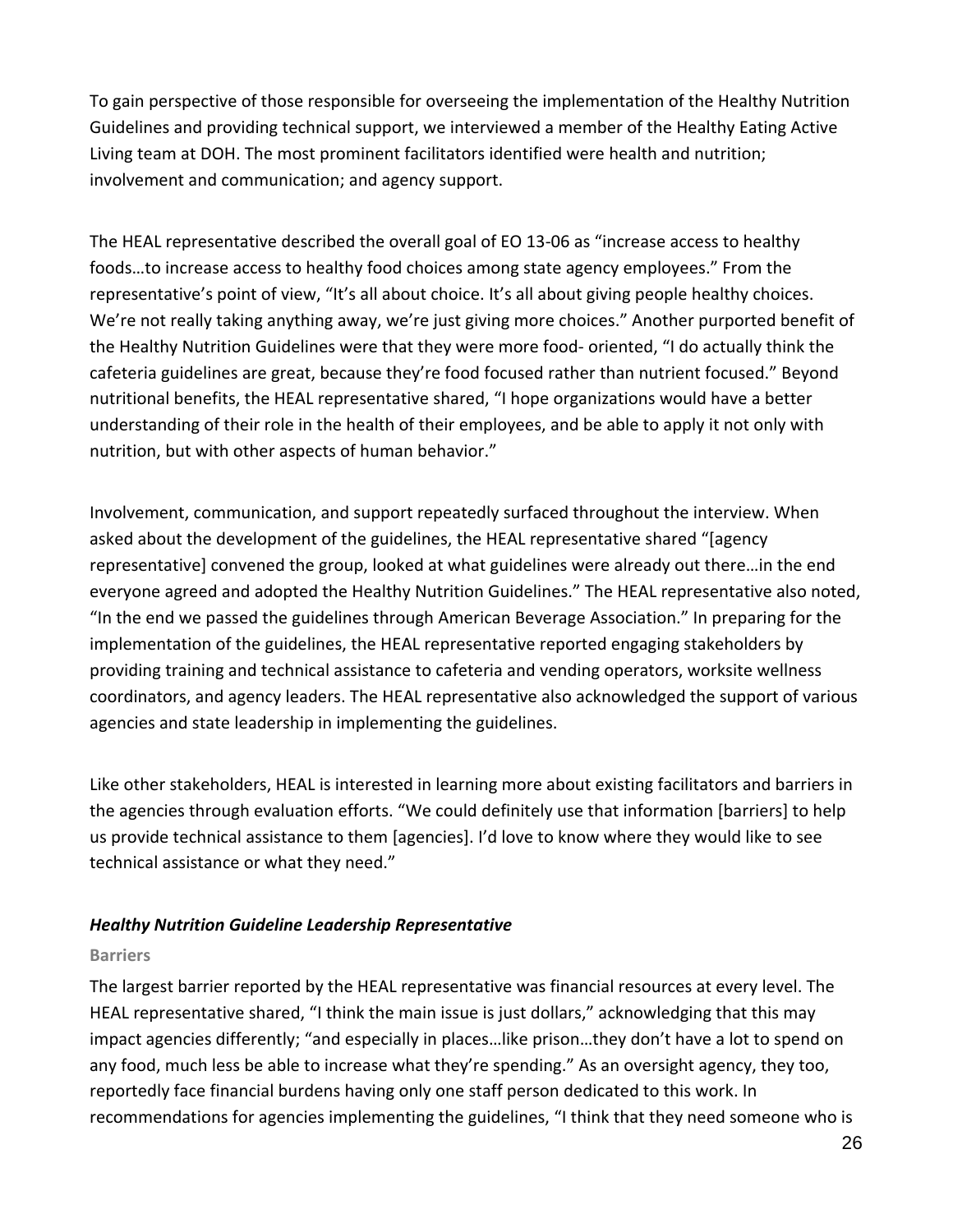spearheading it in their agency, who wants to see it happen…plus having support from leadership in the agency, plus having the knowledge…to make the policy and adopt it and then implement."

Other barriers include a lack of understanding as it relates to implementation, and also monitoring and evaluation. As the HEAL representative explained, "It's going to take time for agencies to understand how to do it and what to do." In terms of monitoring and evaluation, HEAL mentioned it "is going to be a challenge and figuring out who is going to do that and how it's going to happen."

## **Production Records**

At this time, cafeteria operators were largely unwilling to provide production records or sales data to researchers. Due to the lack of participation and data available, researchers were unable to draw any conclusions related to production and sales. Operator responses indicate that unless mandated or requested by agency leadership, it is unlikely cafeteria operators will comply with requests of this nature.

## **Limitations and Strengths**

Sample size for all methods was limited due to funding, time restrictions, and response rate. Collection of production record data presented particular challenges in that cafeteria operators were generally unwilling to share them. It appears that a higher level intervention is necessary to obtain this information. The busy schedule of cafeteria operators limited available interview time, impacting both sample size and interview quality. Lack of response from WWCs to interview requests also imposed limitations on research results, limiting interview response rate. Lack of support and knowledge regarding the Healthy Nutrition Guidelines may also have limited response rates.

Although the Modified‐NEMS tool was adapted from a rigorous source to meet criteria for the Healthy Nutrition Guidelines and pilot tested, inherent limitations exist. The tool was unable to capture data related to some Healthy Nutrition Guidelines basic criteria. The level of detail outlined in these criteria could not always be provided through a strictly observational scan. Observations were limited to one day, and collection of data according to survey questions may have failed to capture important details and nuances not available in this study per standard protocol.

Despite the limitations discussed above, this baseline evaluation can inform future implementation, monitoring, and evaluation efforts. Having documentation of both quantitative and qualitative measures provides context and further explanation of quantitative data. The interviews in particular can provide descriptions of processes and individual perspectives, and descriptions over a broader period of time than the cafeteria/vending scans could alone. In addition, the data collected will allow for comparisons if similar data is collected at future points in the implementation process. And,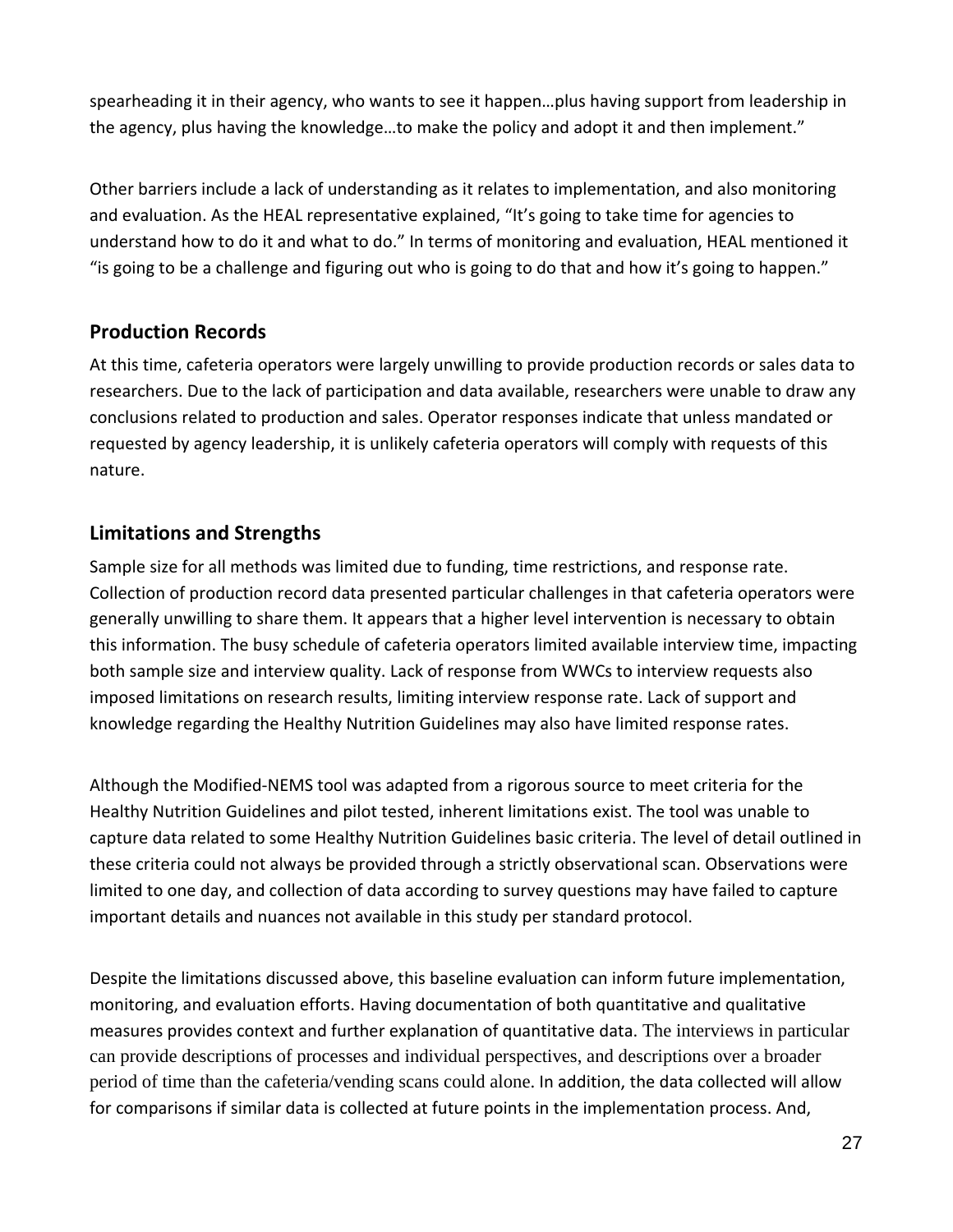engaging stakeholders at initiation of project implementation will provide a base of information on facilitators, barriers, assets, and needs in order to inform ongoing strategies.

## **Discussion**

With this evaluation, we set out to determine baseline and initial impacts of EO 13‐06 on the food environments of affected food service venues, assess impact (or document baseline/initial time point) on food service venue purchases and sales, and identify perceived facilitators, benefits, and barriers of implementation.

We found that both cafeteria and vending environments are far from full compliance. However, partial compliance indicates progress towards meeting guidelines and opportunity for improvement. In cafeterias, availability of low sodium options, whole grain items, and vegetable sides emerged as areas with greatest room for improvement.

A lack of communication, knowledge, and understanding throughout the system appear to create barriers towards implementation. Interviews indicated communication and resource barriers to implementation at all levels. Consistent communication, allocated resources in the form of dedicated staff time and materials, and regular updates were frequently mentioned as areas for improvement. Discrepancies in perceived roles and expectations also appeared to affect the initial roll‐out of EO 13‐ 06. While agency leaders and WWCs emphasized health issues as motivators, cafeteria operators expressed potential profits (or profit losses) as drivers for their level of participation in implementing the guidelines. Cafeteria operators believed themselves to already be in compliance or exceeding guidelines, whereas the modified‐NEMS data indicates only partial movement towards compliance. Such discrepancies point to the importance of clear communication on both the individual and inter‐ agency level while framing guidelines in an appropriately tailored manner.

The research team was unable to obtain an adequate sample of production records, limiting ability to document a baseline or assess impact on cafeteria purchases and sales. In future evaluations, such information could be used to assess changes in food service venue offerings and purchasing power. Additionally, production records could be used to triangulate findings from the interviews such as cafeteria operator identified facilitators and barriers, including vender cooperation and product availability.

Implementation of EO 13‐06 is in its early phase, and we expect that this evaluation will help inform its continued roll‐out by WA DOH. Report findings point to opportunities to increase compliance by addressing barriers and building upon facilitators. In addition, food environment compliance data may help in tailoring support. Moreover, cafeterias making greater progress in adaptation of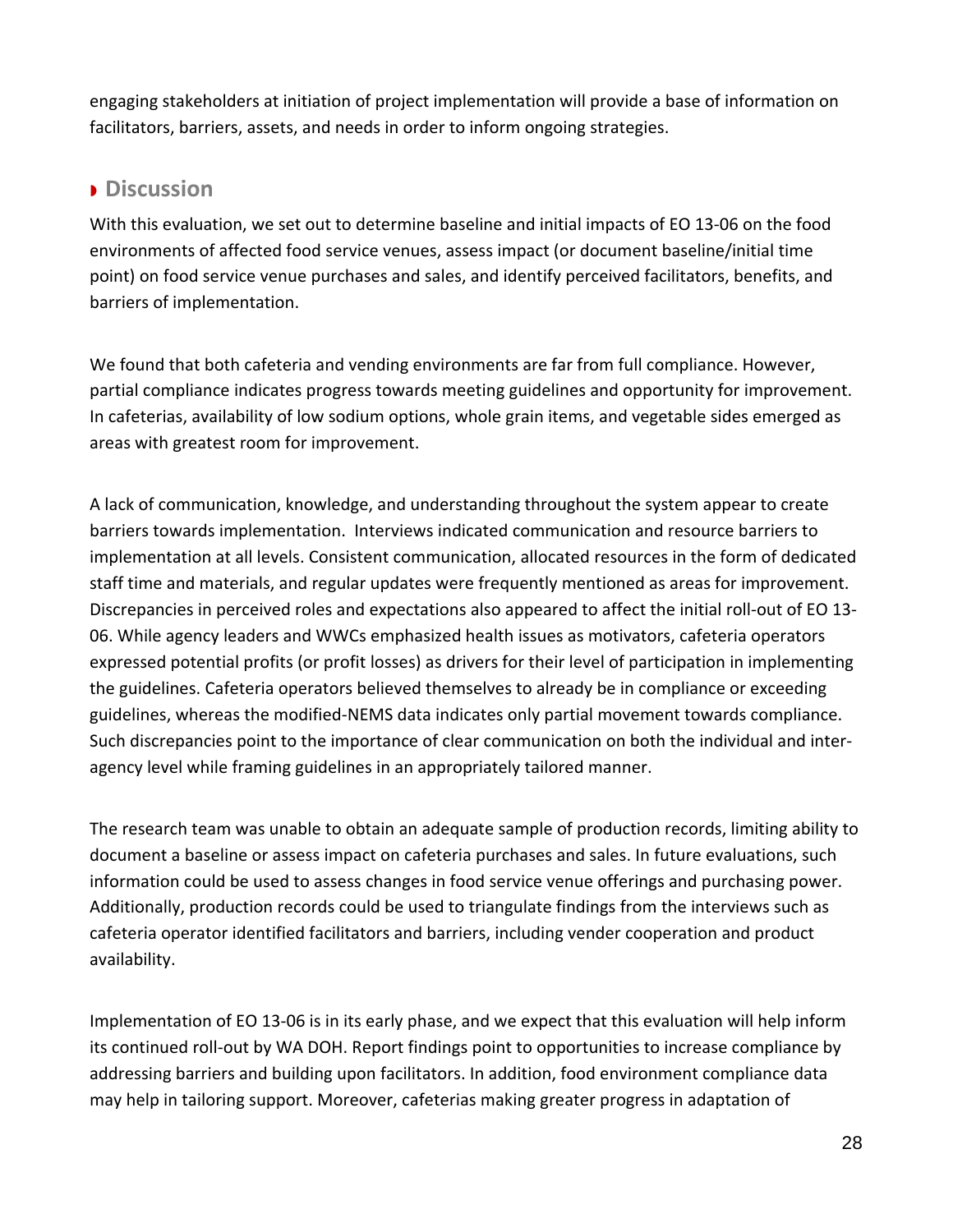guidelines, such as the large food service venue discussed in this evaluation, can serve as a positive example for others. Capitalizing on high interest levels while increasing frequency of communication tailored to address identified concerns could help facilitate implementation.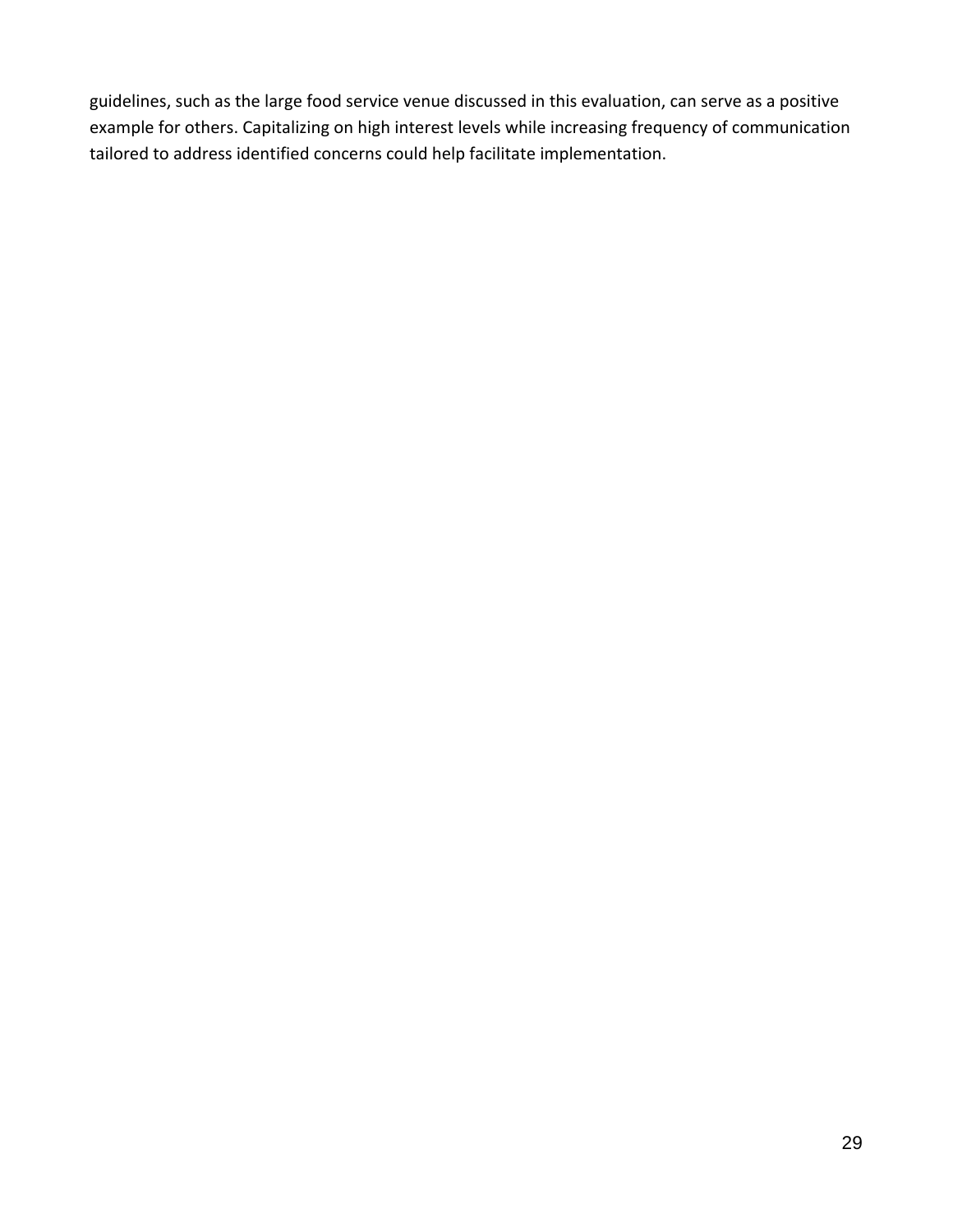## **References**

- 1. Division of Nutrition, Physical Activity and Obesity. National Center for Chronic Disease Prevention and Health Promotion. Centers for Disease Control and Prevention. *Washington State Nutrition, Physical Activity, and Obesity Profile.* September 2012. Available online at http://www.cdc.gov/obesity/stateprograms/fundedstates/pdf/washington‐state‐profile.pdf.
- 2. National Institutes of Health. *Clinical Guidelines on the Identification, Evaluation, and Treatment of Overweight and Obesity in Adults: The Evidence Report. 1998*. Available online at http://www.nhlbi.nih.gov/guidelines/obesity/ob\_gdlns.htm.
- 3. Finkelstein, EA, Trogdon, JG, Cohen, JW, and Dietz, W. Annual medical spending attributable to obesity: Payer‐ and service‐specific estimates. Health Affairs 2009; 28(5): w822‐w831.
- 4. Institute of Medicine of the National Academies. *Bridging the evidence gap in obesity prevention: A framework to inform decision making.* Washington DC: National Academies Press; 2010.
- 5. Kumanyika SK, Obarzanek E, Stettler N, et al. Population-based prevention of obesity: the need for comprehensive promotion of healthful eating, physical activity, and energy balance: a scientific statement from American Heart Association Council on Epidemiology and Prevention, Interdisciplinary Committee for Prevention (formerly the expert panel on population and prevention science). *Circulation.* Jul 22 2008;118(4):428‐464.
- 6. United States Department of Health and Human Services, United States Department of Agriculture. *Dietary guidelines for Americans, 2010.* 7th ed. Washington, D.C.: Government Printing Office; 2010.
- 7. United States Centers for Disease Control and Prevention, United States Department of Health and Human Services. Health and Sustainability Guidelines for Federal Concessions and Vending Operations; http://www.cdc.gov/chronicdisease/resources/guidelines/food‐service‐ guidelines.htm.
- 8. State of Washington. *Executive Order 13‐06: Improving the Health and Productivity of State Employees and Access to Healthy Foods in State Facilities*. In: Washington So, ed*.* Vol Washington State Executive Order 13‐06 2013.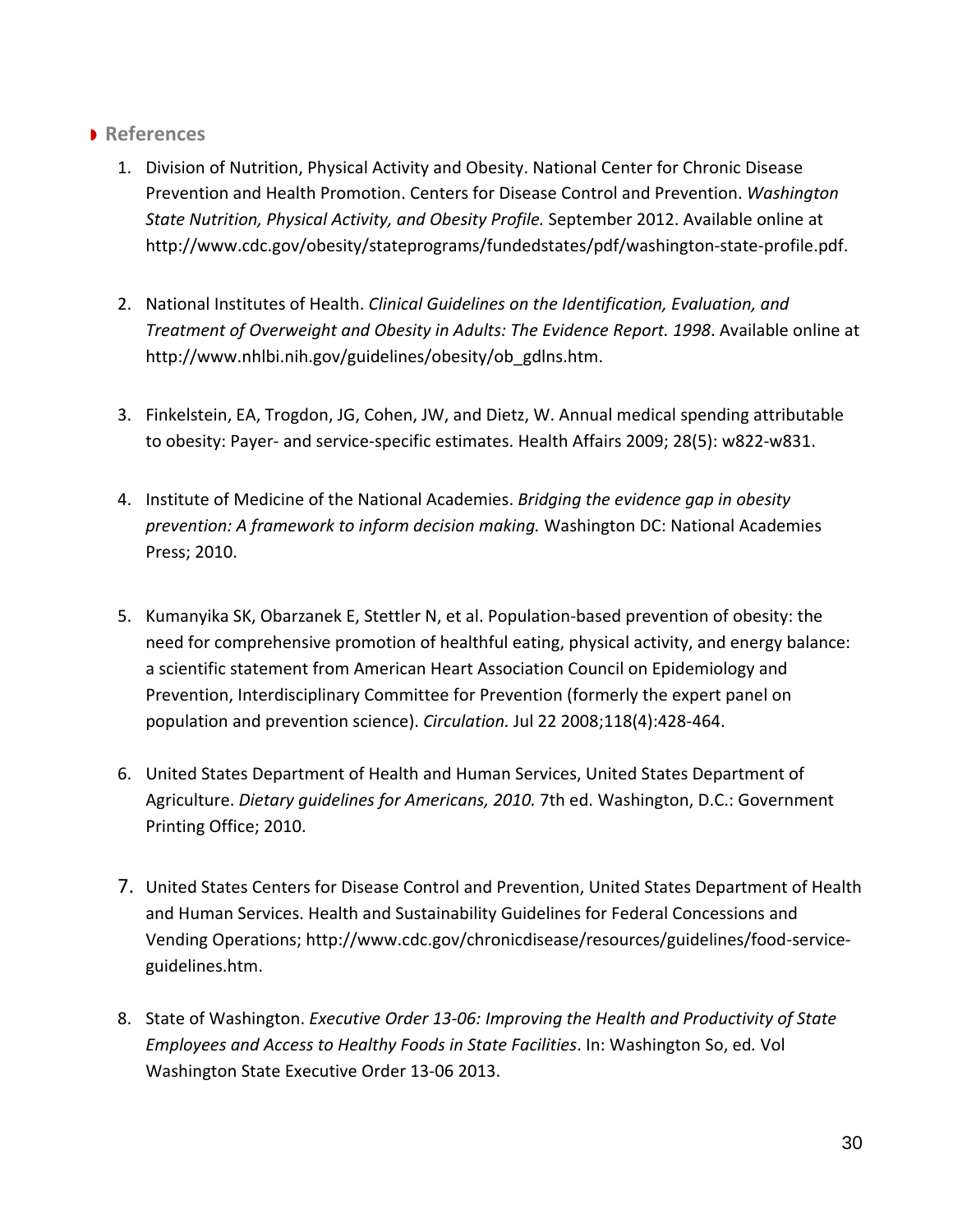9. Office of Healthy Communities. Washington State Department of Health. *Healthy Nutrition Guidelines: Implementation Guide for Agencies, Sites, and Vendors.* February 2014. Available online at http://www.doh.wa.gov/Portals/1/Documents/Pubs/340‐224‐ HealthyNutritionGuidelines.pdf.